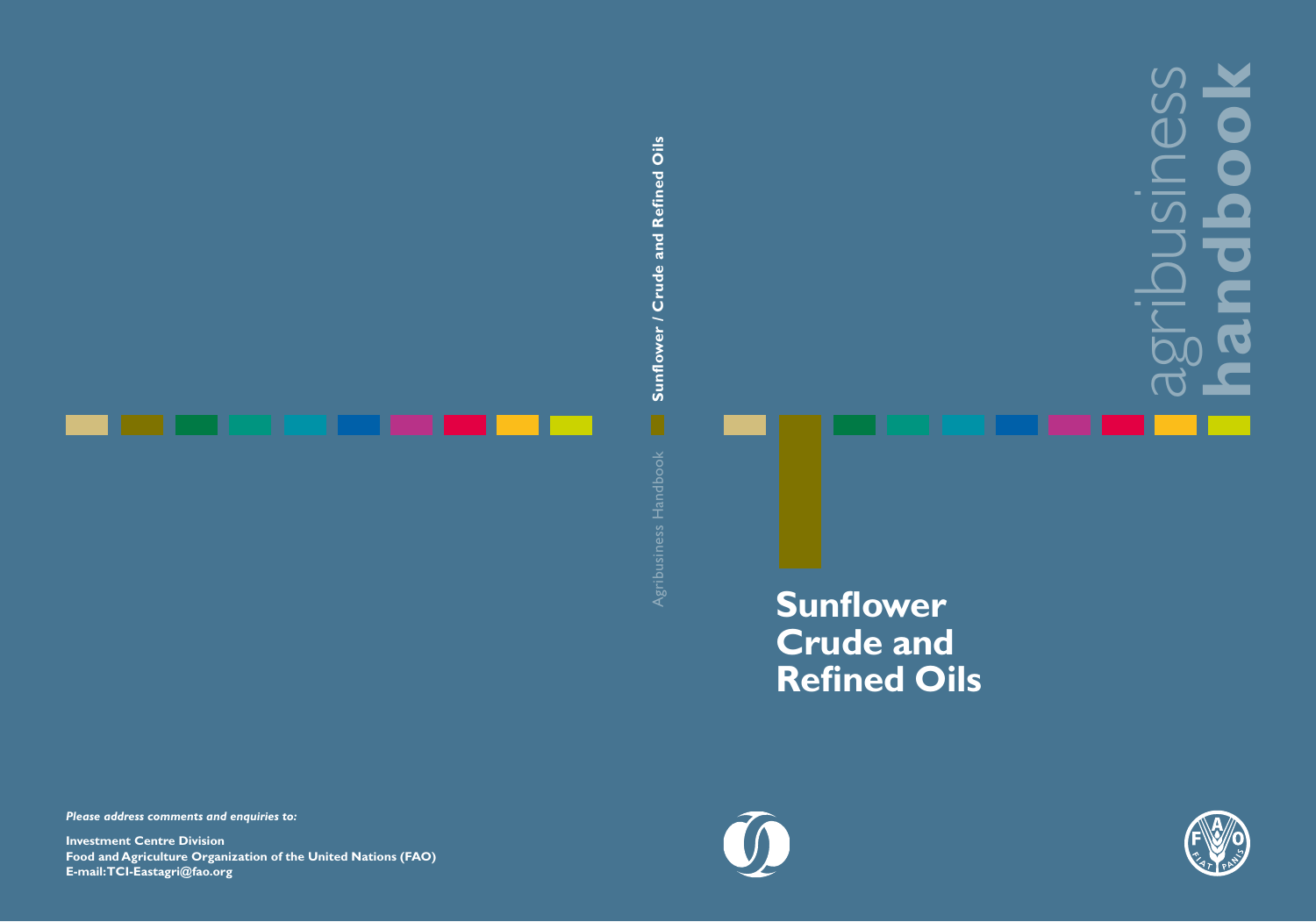## **handbook**agrip O

**Sunflower Crude and Refined Oils**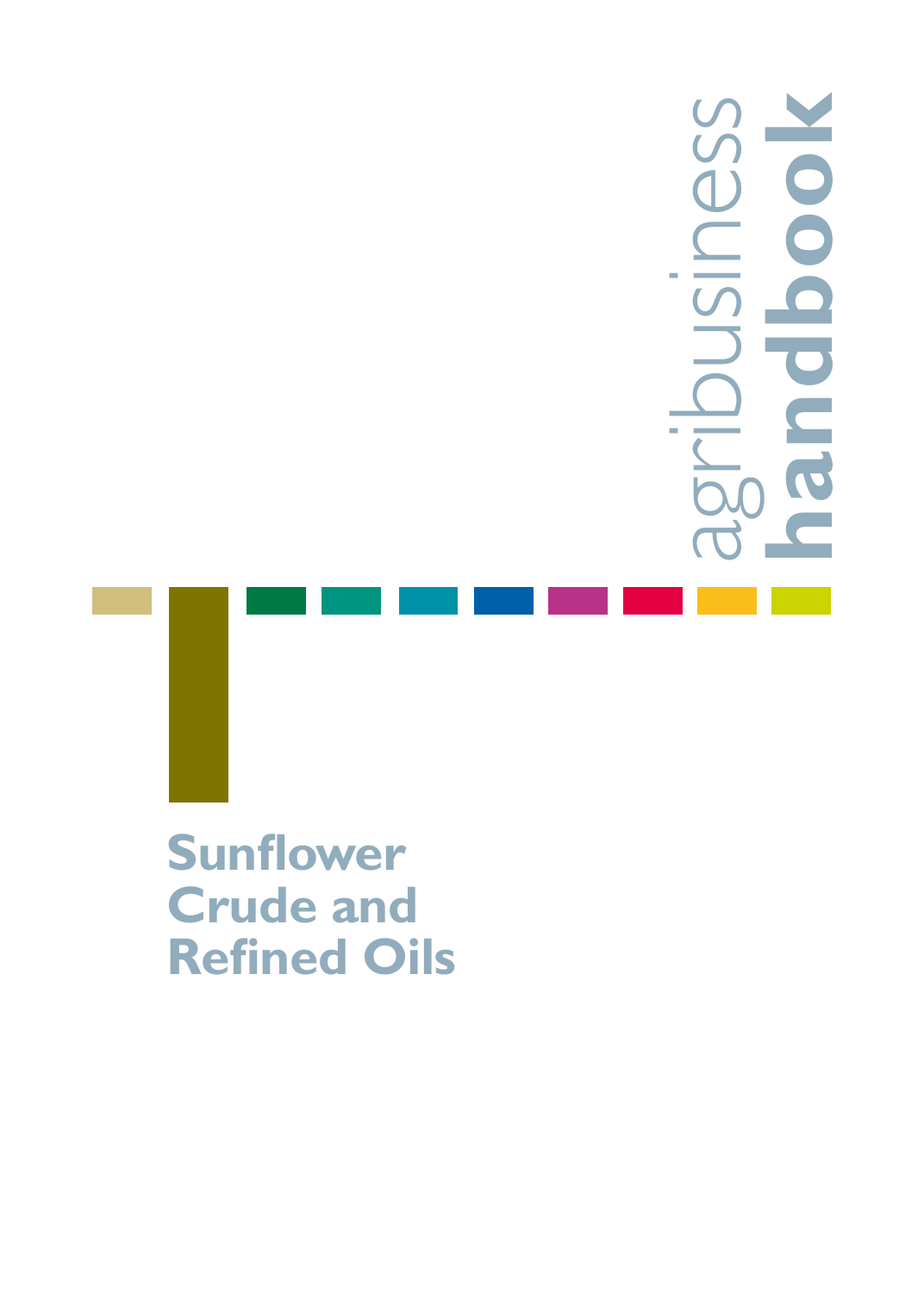This handbook is part of a series of agribusiness manuals prepared by the FAO Investment Centre Division, in collaboration with FAO's Rural Infrastructure and Agro-Industries Division. It was prepared for the EBRD Agribusiness team, under the FAO/EBRD programme of cooperation. The production of the manuals was financed by FAO and by the EBRD multidonor Early Transition Countries Fund and the Western Balkans Fund. The purpose of this handbook is to help agribusiness bankers and potential investors in the Early Transition countries (ETCs) and the Western Balkan countries (WBCs) to acquire basic knowledge about the technical features of the sunflower seed sector and to become acquainted with recent economic trends in the sector around the world, with a special focus on the ETCs and the WBCs. This volume was prepared by Inna Punda, FAO Agribusiness Expert, and reviewed by Dmitry Prikhodko, Economist, FAO Investment Centre Division, as well as by members of the EBRD Agribusiness team. Electronic copies can be downloaded from www.eastagri.org, where a database of agribusiness companies, including sunflower seed processing companies that operate in the ETCs and the WBCs, is also available. Please send comments and suggestions for a future edition of the manual to TCI-Eastagri@fao.org.

The designations employed and the presentation of material in this information product do not imply the expression of any opinion whatsoever on the part of the Food and Agriculture Organization of the United Nations (FAO) concerning the legal or development status of any country, territory, city or area or of its authorities, or concerning the delimitation of its frontiers or boundaries. The mention of specific companies or products of manufacturers, whether or not these have been patented, does not imply that these have been endorsed or recommended by FAO in preference to others of a similar nature that are not mentioned. The views expressed in this information product are those of the author(s) and do not necessarily reflect the views of FAO.

All rights reserved. Reproduction and dissemination of material in this information product for educational or other non-commercial purposes are authorized without any prior written permission from the copyright holders provided the source is fully acknowledged. Reproduction of material in this information product for resale or other commercial purposes is prohibited without written permission of the copyright holders. Applications for such permission should be addressed to:

Director Investment Centre Division FAO Viale delle Terme di Caracalla, 00153 Rome, Italy or by e-mail to: TCI-Eastagri@fao.org

© FAO 2010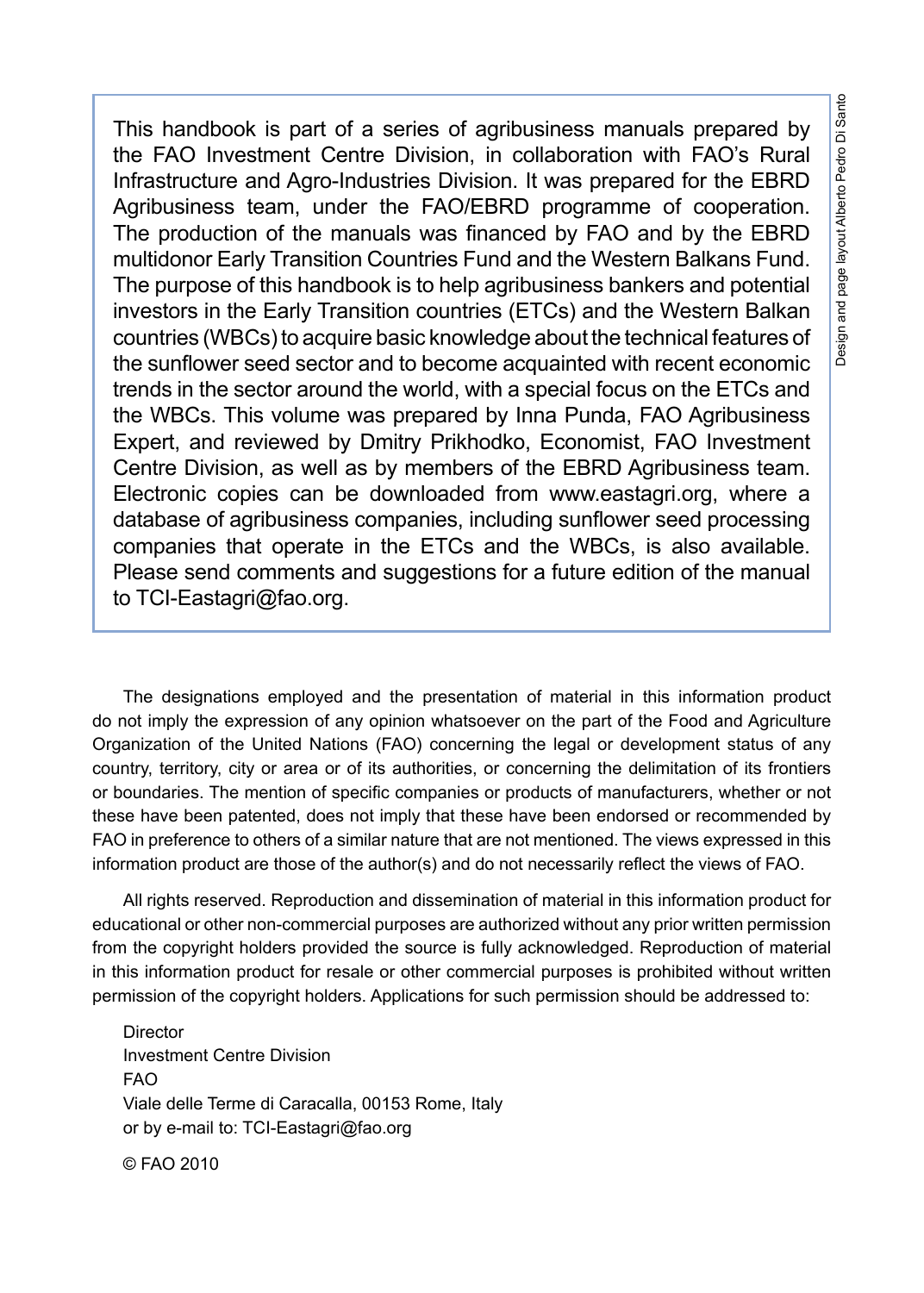| <b>TABLE OF CONTENTS</b>                                                                                                                         |                   |
|--------------------------------------------------------------------------------------------------------------------------------------------------|-------------------|
| <b>INTRODUCTION</b>                                                                                                                              | 5.                |
| <b>I. SUNFLOWER CULTIVATION</b>                                                                                                                  | 7                 |
| <b>1.1 Key production parameters</b>                                                                                                             | 8                 |
| 1.2 Total world production and main producers                                                                                                    | 9                 |
| 1.3 Key production costs and margins                                                                                                             | 12                |
| <b>1.4 Sunflower seed sale prices</b>                                                                                                            | $12 \overline{ }$ |
| 1.5 International trade in sunflower seeds                                                                                                       | $\overline{13}$   |
| <b>2. SUNFLOWER SEED PROCESSING</b>                                                                                                              | 15                |
| 2.1 Sunflower seed processing into oil                                                                                                           | 15                |
| 2.2 Conversion factors from raw material                                                                                                         | 18                |
| 2.3 Oil composition and physical properties                                                                                                      | 9                 |
| 2.4 Key processing costs and margins                                                                                                             | 9                 |
| 2.5 World production of sunflower oil and main producing countries                                                                               | 2 <sub>1</sub>    |
| <b>2.6 Sunflower oil prices</b>                                                                                                                  | 24                |
| 2.7 Sunflower oil domestic use                                                                                                                   | 25                |
| 2.8 International trade in sunflower oil                                                                                                         | 26                |
| <b>3. SUNFLOWER SEED PRODUCTION AND PROCESSING IN</b><br>THE WESTERN BALKAN COUNTIES (WBCs) AND THE EARLY<br><b>TRANSITION COUNTRIES (ETCs).</b> | 29                |
| 3.1 Production of sunflower seed in the WBCs and the ETCs                                                                                        | 29                |
| 3.2 Production of sunflower oil in the WBCs and the ETCs                                                                                         | 33                |
| 3.3 Investment projects                                                                                                                          | 37                |
| <b>4. FURTHER READING</b>                                                                                                                        | 39                |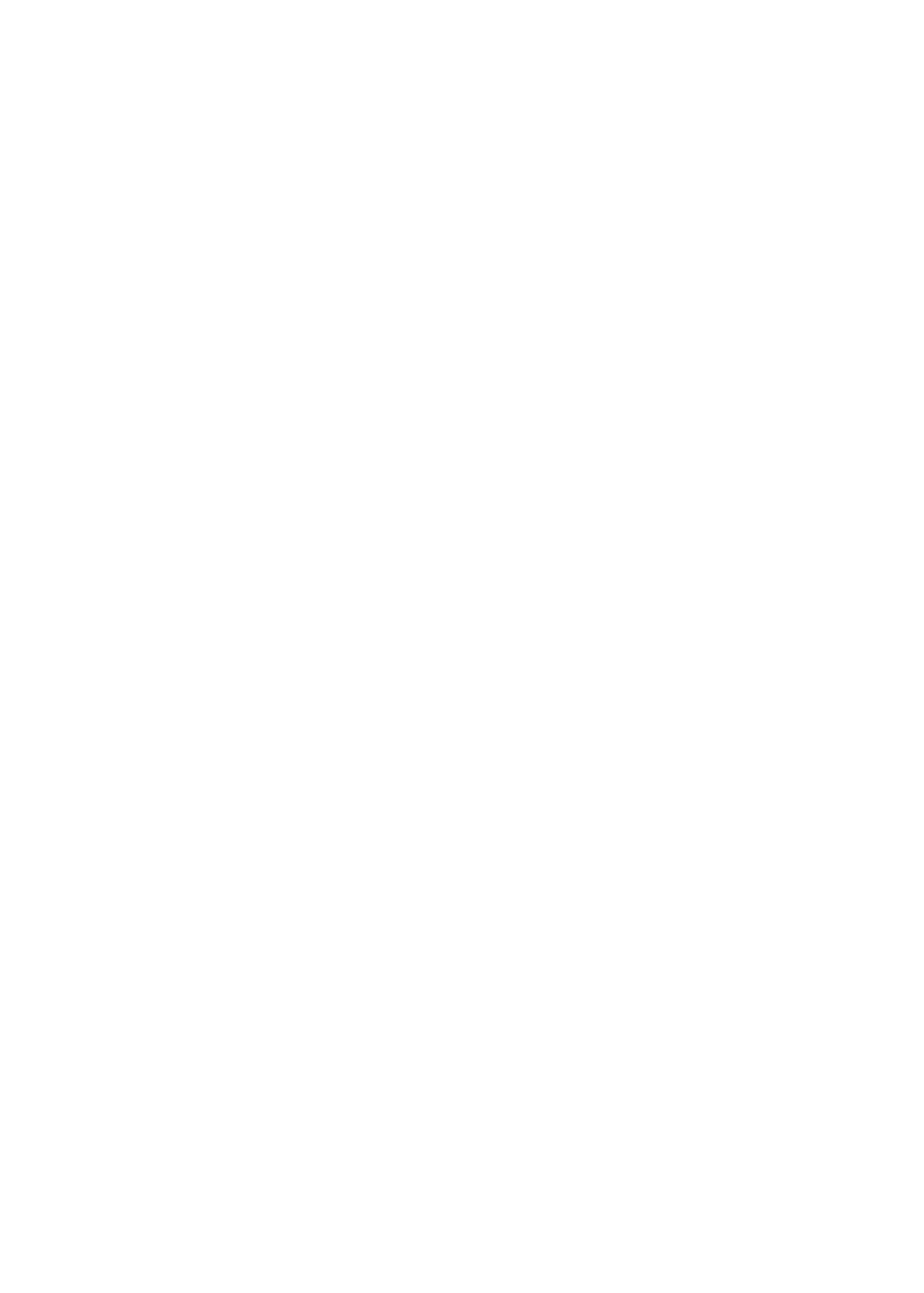#### **INTRODUCTION**

The sunflower plant originated in western North America. It is thought to have been domesticated around 1000 B.C. by Native Americans. Spanish explorers brought the sunflower to Europe in 1510. However, it was not until the late 1800s, when the flower was introduced in the the Russian Federation, that the sunflower became a food crop. In 1860, Russian farmers made significant improvements in the way that the sunflower was cultivated. At that time, they became the world's largest producer of sunflower seeds.

Thousands of years ago, people in many regions began to process vegetable oils, utilizing whatever foodstuffs they had on hand to obtain oils for a variety of cooking purposes. Peoples of early civilizations learned to use the sun, a fire or an oven to heat oily plant products until the plants exuded oil that could then be collected. The Chinese and Japanese produced soy oil as early as 2000 B.C., while southern Europeans had begun to produce olive oil by 3000 B.C. In Mexico and North America, sunflower seeds were roasted and beaten into a paste before being boiled in water; the oil that rose to the surface was then skimmed off.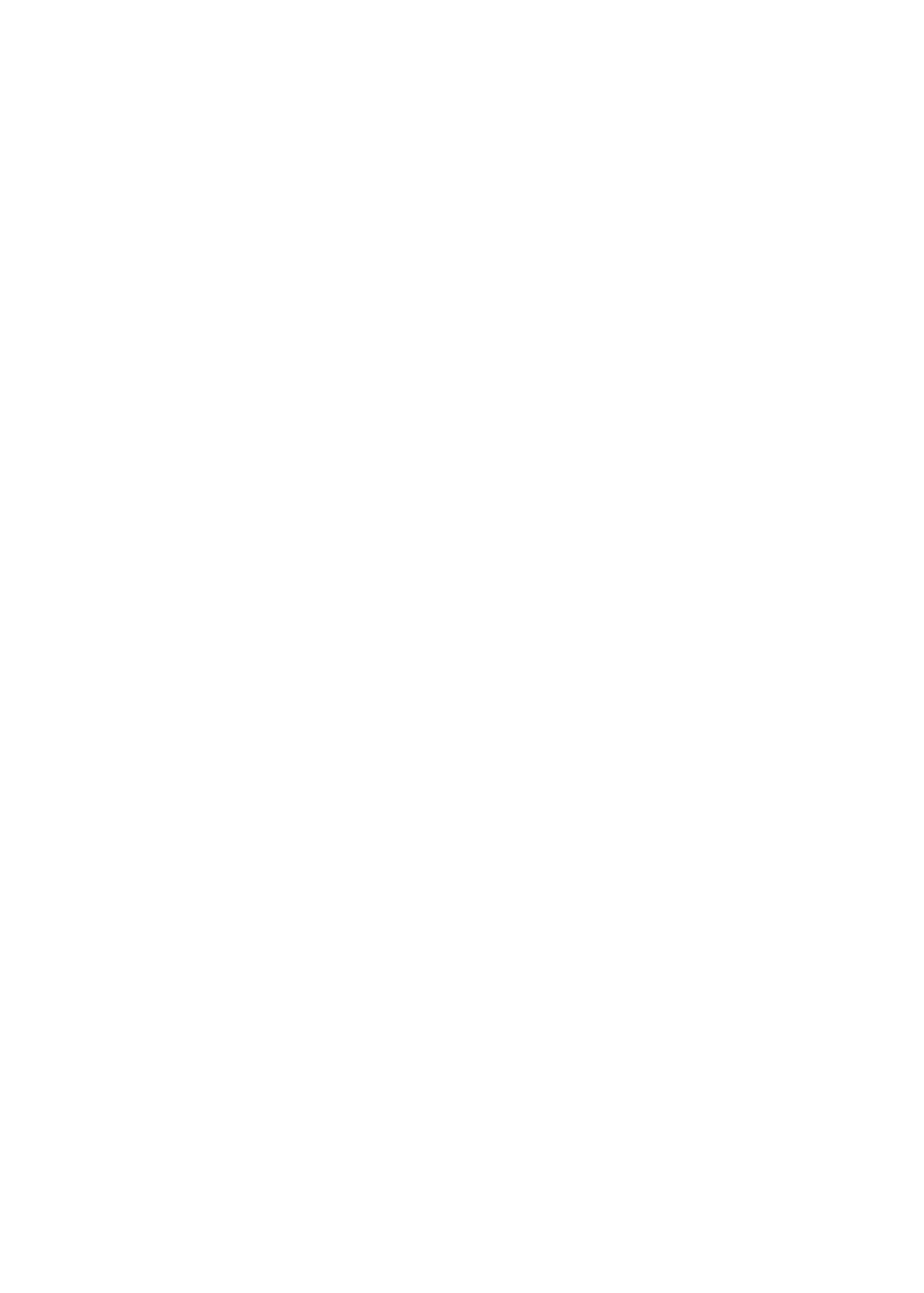#### **1. SUNFLOWER CULTIVATION**



Sunflower *(Helianthus annuus)*

Sunflowers are botanically classified as *Helianthus annuus*. They are a large plant and are grown throughout the world because of their relatively short growing season. Domesticated sunflowers typically have a single stalk topped by a large flower. This is significantly different from the smaller, multiply branched wild sunflower. During the growing season, the individual flowers are each pollinated. Seed development then begins moving from the outer rim of the flower toward the centre. It generally takes 30 days after the last flower is pollinated for the plant to mature.

The sunflower plants reach various heights, but most are from 1.52–2.1 m tall. The diameter of the flower heads is relatively large, typically between 7.62 and 15.24 cm, although some can measure more than 30 cm. An exception is the dwarf varieties, which are only 0.91–1.22 m high and have smaller flower heads. A common characteristic of sunflowers is a tendency for their flowering heads to follow the movement of the sun during the day. This phenomenon, called heliotropism, has the benefit of reducing damage from birds and preventing the development of disease.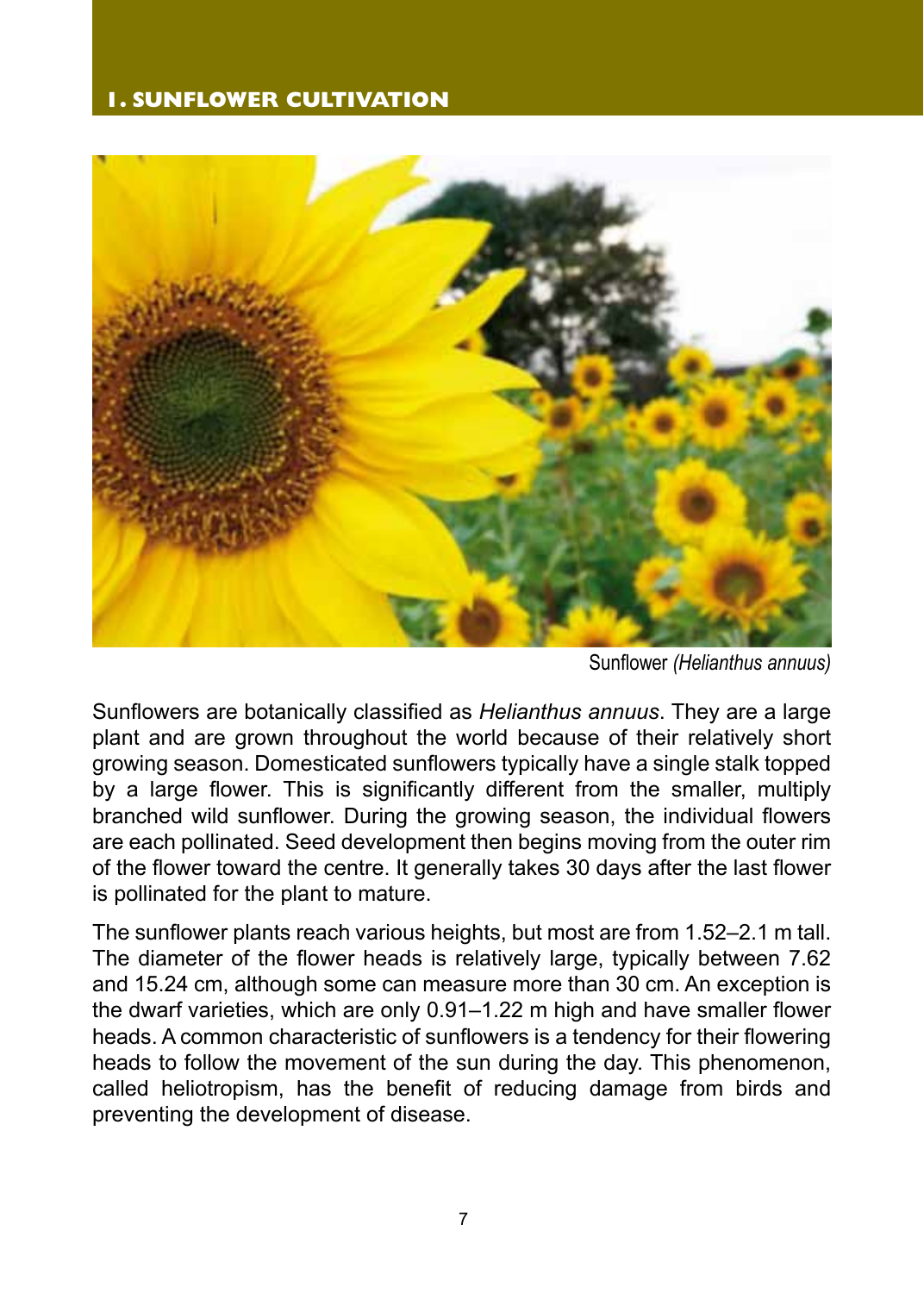#### **1.1 Key production parameters**

- Sunflowers are grown in warm to moderate semi-arid climatic regions of the world from Argentina to Canada and from central Africa to the Commonwealth of Independent States.
- Frost will damage sunflowers at all stages of growth. The plant grows well within a temperature range of 20–25 °C; temperatures above 25 °C reduce yields and oil content of the seeds.
- Plants are drought-resistant, but yield and oil content are reduced if they are exposed to drought stress during the main growing and flowering periods. Sunflowers will produce moderate yields with as little as 300 mm of rain per year, while 500–750 mm are required for better yields.
- Sunflowers adapt to a wide variety of soils, but perform best on good soils suitable for maize or wheat production.
- Sunflower seed plant density of 5–8 plants per 1  $m<sup>2</sup>$  is required to form the optimum leaf area for plant photosynthesis. Kernel weight (40–80 g per 1,000 kernels) and the average number of kernels in a sunflower head (1,200–1,500) are the other most important yield components.
- Sunflower growth depends more on nitrogen than any other nutrient. Due to its deep rooting system, sunflower is able to use nitrogen from soil layers that are inaccessible to wheat, corn or other field crops. The plant requires a maximum of 150 kg of nitrogen per hectare to produce a 3 ton/ha yield. Over fertilization may lead to sunflower lodging. Phosphorous, potassium, boron, magnesium and molybdenum are also needed to achieve the best yields.
- The average fatty acid composition of oil from temperate sunflower crops is 55–75% linoleic acid and 15–25% oleic acid. Protein content is 15–20%.
- Planting in the Western Balkan countries, Eastern Europe and countries of the Former Soviet Union takes place during March and April.
- Sunflower has one of the shortest growing seasons of the major cash crops of the world. Early maturing varieties are ready for harvesting 90 to 120 days after planting, and late maturing varieties 120 to 160 days after planting. Delayed harvesting causes unwelcome changes in oil quality, with an increase in free fatty acid content. The seeds are ready to harvest when the heads turn black or brown and the seed moisture content reaches 10–12%. Grain combines are fairly easily adapted for the harvesting of sunflowers by the addition of a head snatcher.
- Depending on climatic and cultivation conditions, yields can vary from as much as 600 to 3,000 kg/ha; irrigation is a key factor for obtaining high yields.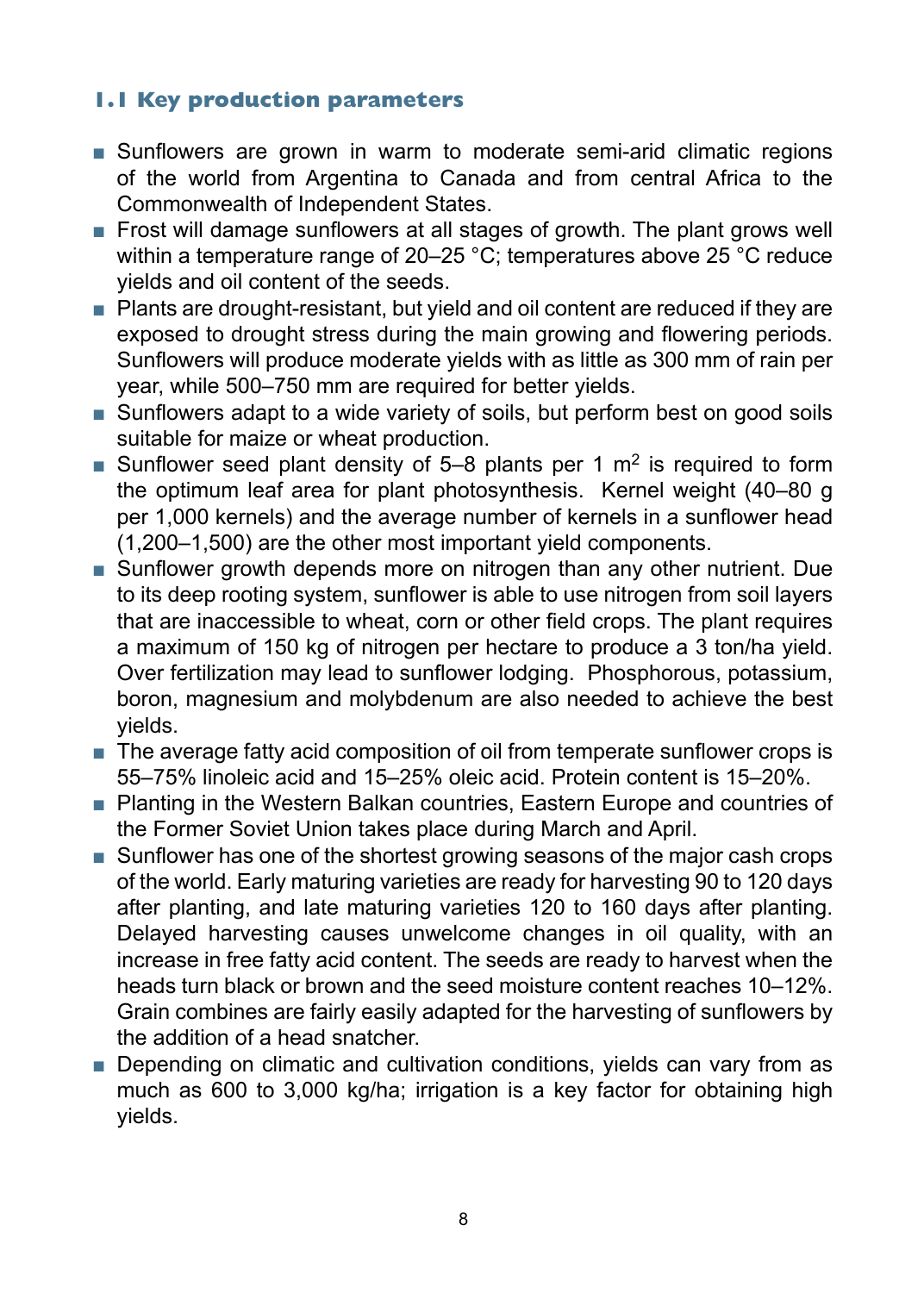#### **Table 1: Area harvested (thousand ha) and yields (kg/ha) in the topproducing countries**

|                                        | 2003  |       | 2004  |                        | 2005  |       | 2006  |       | 2007  |       |
|----------------------------------------|-------|-------|-------|------------------------|-------|-------|-------|-------|-------|-------|
| Country                                | Area  | Yield | Area  | Yield                  | Area  | Yield | Area  | Yield | Area  | Yield |
| $\blacksquare$ 1 Russian<br>Federation | 4,883 | 998   | 4.709 | 1.020                  | 5.411 | 1.190 | 5.943 | 1.136 | 5.003 | 1,131 |
| 2 Ukraine                              | 3.810 | 1.117 | 3.427 | 890                    | 3.689 | 1.276 | 3.912 | 1.361 | 3.411 | 1,224 |
| $\blacksquare$ 3 Argentina             | 2,325 | 1,598 | 1,835 | 1,722                  | 1,923 | 1,904 | 2.167 | 1,735 | 2.351 | 1,488 |
| $\blacksquare$ 4 India                 | 2,004 | 464   | 2.161 | 549                    | 2.340 | 615   | 2,118 | 580   | 1.880 | 778   |
| $\blacksquare$ 5 China                 | 1,173 | 1.486 | 935   | 1.660<br>$\sim$ $\sim$ | 1.020 | 1,890 | 1,030 | 1.796 | 1,020 | 1,765 |

*Source: FAOSTAT. © FAO Statistics Division, 2009* 

#### **1.2 Total world production and main producers**

Out of the total global production of oilseeds (404 million tons in 2008/2009), sunflower seed represents only 8%. The greatest seed production is of soybean (55%), followed by rapeseed (14%) and cottonseed (10%)1.

In 2008/2009, about 33 million tons of sunflower seeds were harvested around the world (+23% against 2007/2008).

#### **Table 2: Sunflower seed production (thousand tons)**

|                           | <b>Marketing</b> | <b>Sunflower seed</b> |           |           |  |  |
|---------------------------|------------------|-----------------------|-----------|-----------|--|--|
| <b>Production</b>         | year             | 2006/2007             | 2007/2008 | 2008/2009 |  |  |
| <b>Russian Federation</b> | (Sep.—Aug.)      | 6,750                 | 5,650     | 7,400     |  |  |
| EU-27                     | (Oct.-Sep.)      | 6,502                 | 4,771     | 6,950     |  |  |
| Ukraine                   | (Sep.-Aug.)      | 5,300                 | 4,200     | 6,300     |  |  |
| Argentina                 | (Mar.-Feb.)      | 3,500                 | 4,650     | 3,630     |  |  |
| Turkey                    | (Sep.-Aug.)      | 850                   | 700       | 850       |  |  |
| Other                     |                  | 6,910                 | 7,225     | 8,291     |  |  |
| <b>World total</b>        |                  | 29,812                | 27,196    | 33.421    |  |  |

*Source: FAO data* 

*<sup>1</sup> Oil World, 2009.*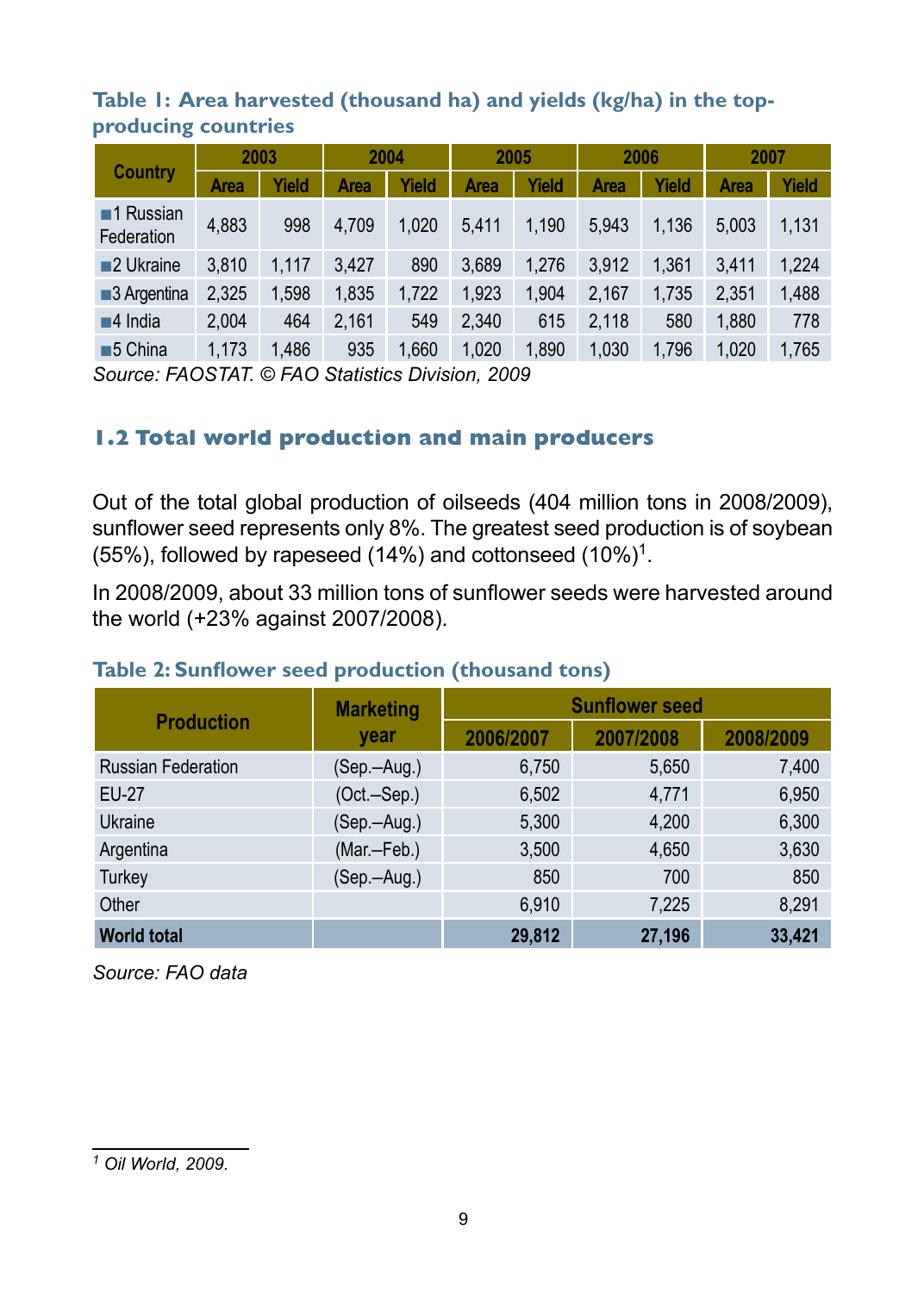**Figure 1: Main producing countries and their share in world output of sunflower seed**



*Note: 2008/2009 data based on the figures presented in Table 2. Source: FAO data* 

Record sunflower seed crops were harvested in the European Union (EU) (mainly Hungary), the Russian Federation and Ukraine (Figure 2). Crop yields in these countries were buoyed by dry and mild harvest weather. Also higher plantings (encouraged by high prices) have an impact on larger harvest (or improved output). The additional supplies of sunflower seed resulted in an increase in seed crushing activity (to produce oil and meal) to above or near historic highs in each of these countries.



#### **Figure 2: Sunflower seed world output (in million tons) and area harvested (million ha)**

*Source: Oil World, 2009*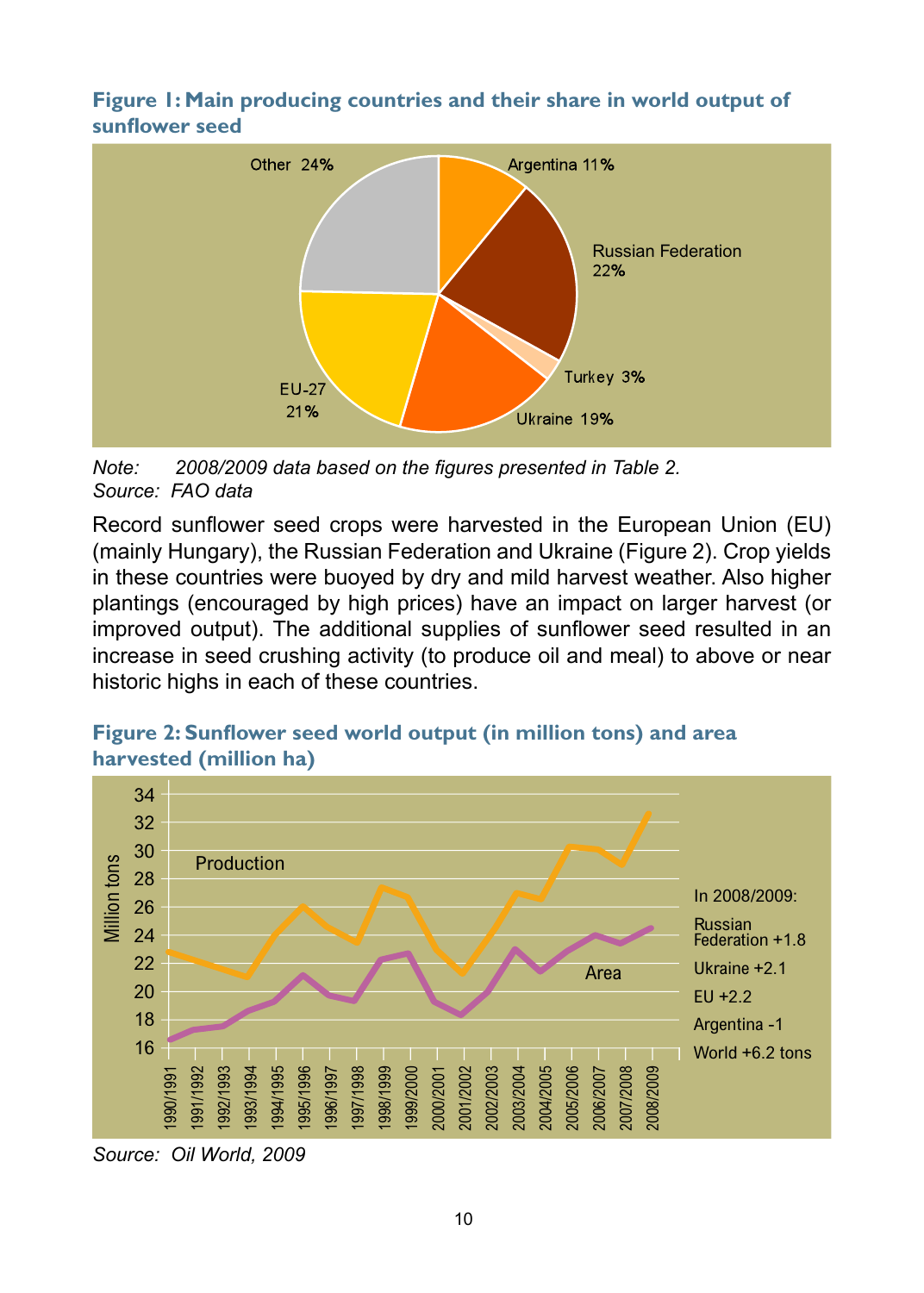The Russian Federation, Ukraine and Argentina are the main world producers of sunflower seed and sunflower by-products, as well as suppliers to the global market. These three countries produce over the half of the sunflower seed in the world, which is why these three countries are often referred as the "sunflower triangle". The change in the market situation of one country has a great influence on the market situation in the other two countries, and affects the world market of sunflower seeds and sunflower by-products.

#### **Figures 3 and 4: Dynamics of sunflower seed production in the Russian Federation, Ukraine and Argentina and their share in world output of sunflower seeds**



*Source: APK-Inform and AGRO-T.E.C.E.I, 2009*

|                           | 2008/2009* | 2007/2008 | 2006/2007 | 2005/2006 | 2004/2005 |
|---------------------------|------------|-----------|-----------|-----------|-----------|
| <b>Opening stocks</b>     | 2.05       | 1.65      | 2.44      | 2.23      | 2.14      |
|                           |            |           |           |           |           |
| <b>Production</b>         | 32.62      | 28.95     | 30.08     | 30.28     | 26.39     |
| <b>EU-27</b>              | 6.72       | 4.94      | 6.41      | 5.72      | 6.30      |
| <b>Russian Federation</b> | 6.95       | 5.50      | 6.35      | 6.44      | 4.80      |
| Ukraine                   | 6.30       | 4.75      | 5.55      | 4.95      | 3.28      |
| <b>United States</b>      | 1.55       | 1.31      | 1.00      | 1.72      | 0.93      |
| Argentina                 | 2.50       | 4.40      | 3.12      | 3.84      | 3.73      |
| Turkey                    | 0.85       | 0.67      | 0.82      | 0.78      | 0.64      |
|                           |            |           |           |           |           |
| <b>Total supplies</b>     | 34.67      | 30.6      | 32.52     | 32.51     | 28.53     |

#### **Table 3: Sunflower seed supply and demand (million tons)**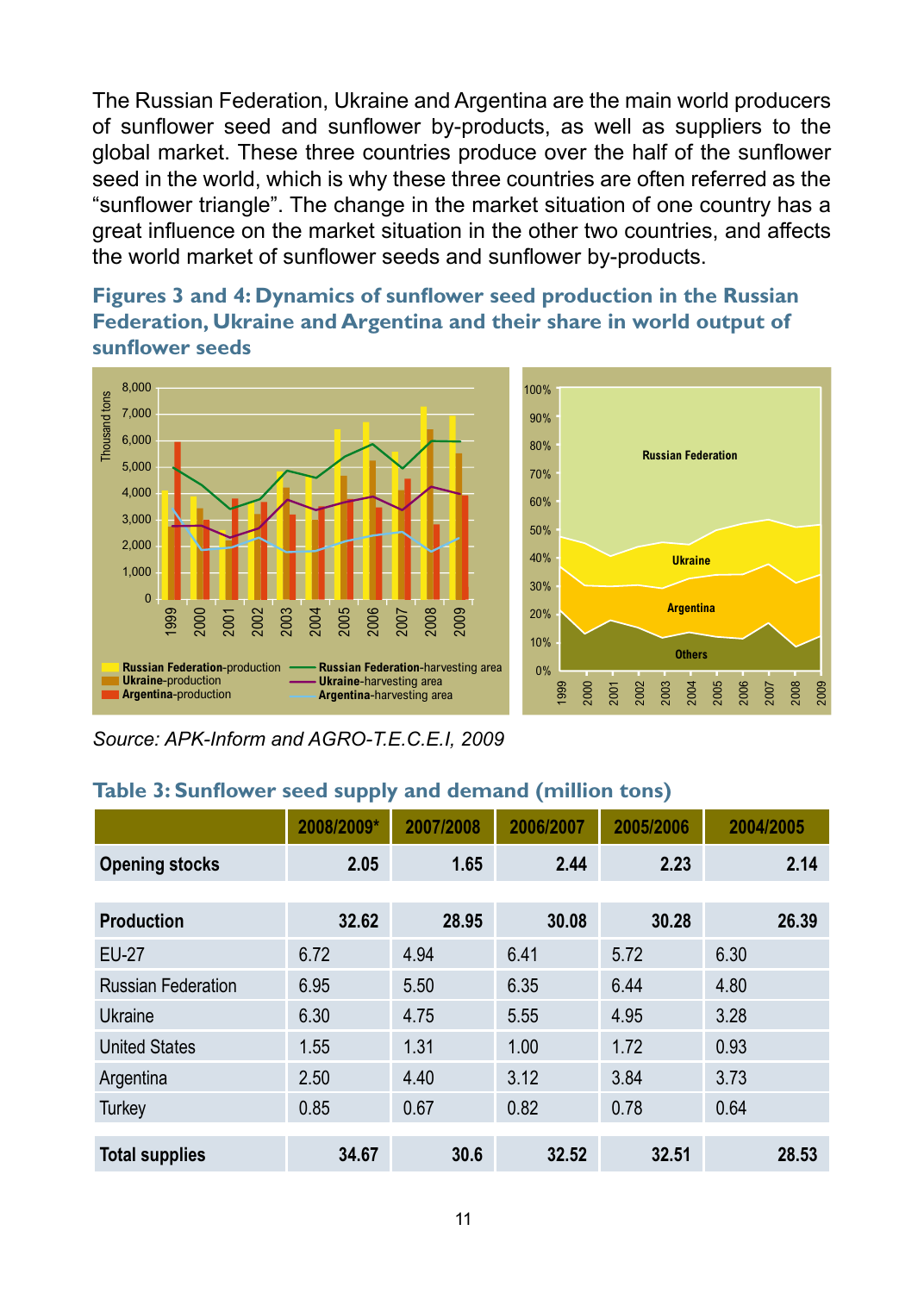|                      | 2008/2009* | 2007/2008 | 2006/2007 | 2005/06 | 2004/2005 |
|----------------------|------------|-----------|-----------|---------|-----------|
| <b>Disappearance</b> | 32.36      | 28.55     | 30.87     | 30.07   | 26.3      |
| Crush (Sep./Aug.)    | 28.66      | 24.92     | 27.39     | 26.57   | 23.01     |
|                      |            |           |           |         |           |
| <b>Ending stocks</b> | 2.31       | 2.05      | 1.65      | 2.44    | 2.23      |
| EU-27 (July 31)      | 0.58       | 0.29      | 0.53      | 0.47    | 0.44      |
| Argentina (Sep. 30)  | 0.64       | 1.09      | 0.6       | 0.86    | 0.98      |
|                      |            |           |           |         |           |
| Stock/usage          | 7.1%       | 7.2%      | 5.3%      | 8.1%    | 8.5%      |

*\* Forecast.*

*Source: Oil World, 2009* 

#### **1.3 Key production costs and margins**

Based on the assumption that the yields are 2 tons per hectare and the price is USD 332 per ton (ex-farm, United Kingdom), the following costs should be considered:

| <b>Costs</b>         | USD/ha |
|----------------------|--------|
| Output               | 664    |
| Variable costs:      |        |
| seed                 | 178    |
| fertilizer           | 91     |
| sprays (*)           | 62     |
| Total variable costs | 331    |
| Gross margin per ha  | 333    |

*(\*) Note: Drying costs can be very high; therefore, farmers may choose spaying to defoliate sunflower plants before harvesting.*

*Source: FARM Management Pocketbook, John Nix. 38th edition, 2008*

#### **1.4 Sunflower seed sale prices**

As with many other commodity markets, the global financial crisis seriously affected oilseed farmers, traders and processors through lower liquidity and increased cost of financing. After the extraordinary rise of sunflower seed prices in the spring of 2008 due to a poor sunflower seed crop in 2007 and overall global agricultural commodity price increases, sunflower seed prices started declining as crop production fully recovered in 2008.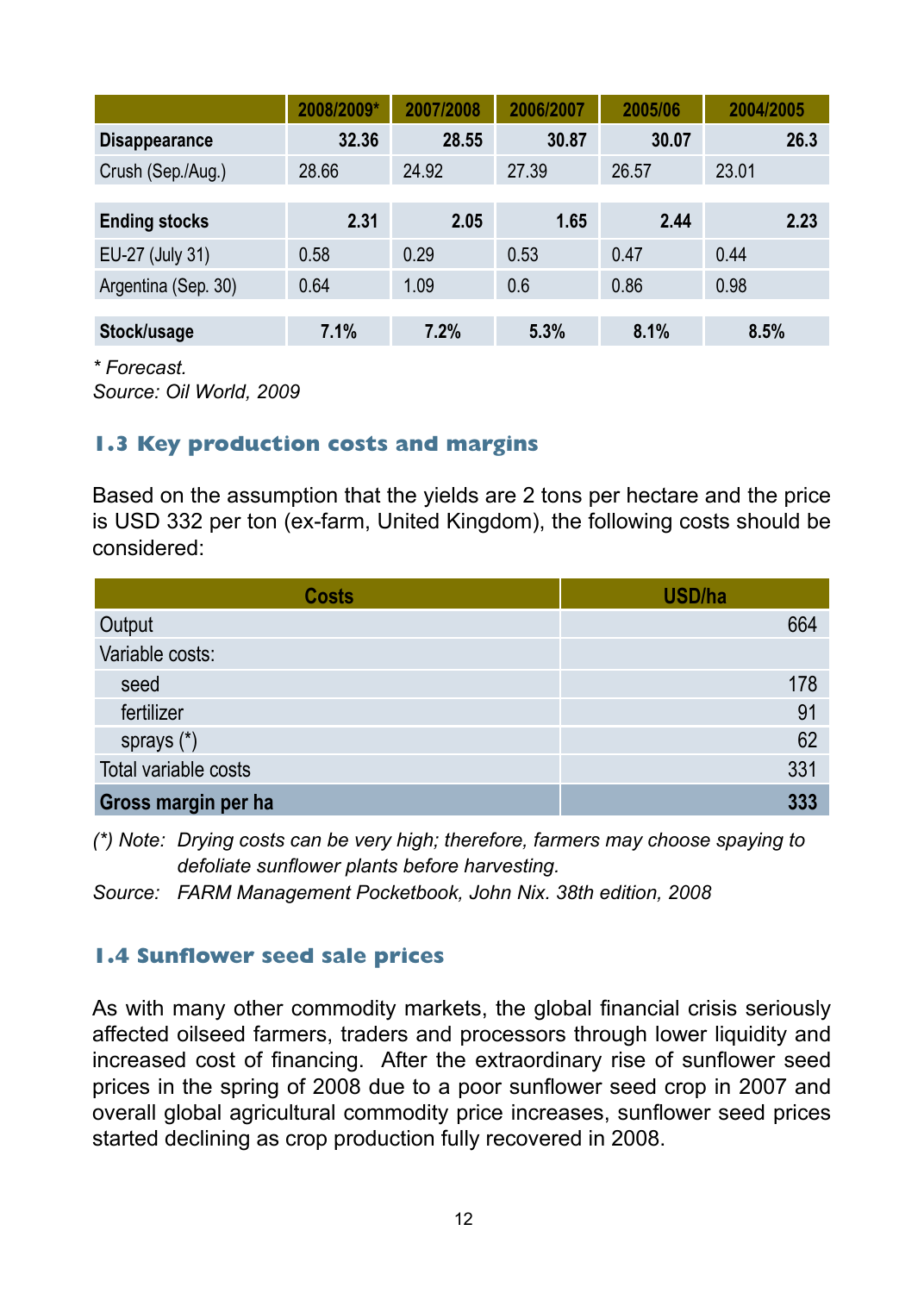

**Figure 5: Correlation between sunflower seed prices and sunflower oil prices** 

*Note: Oil prices are f.o.b. North West European Ports; seed prices are CIF Lower Rhine, EU. Source: Oil World, 2009*

#### **1.5 International trade in sunflower seed**

#### **Table 4: Sunflower seed exports (thousand tons)**

| Jan. 2004<br>July 2004<br>Jan. 2005                                                                                                                                                              | <b>July 2005</b><br>Jan. 2006 | July 2006<br>Jan. 2007<br>July 2007 | Jan. 2008<br>July 2008 | Jan. 2009 | July 2009 |  |  |  |
|--------------------------------------------------------------------------------------------------------------------------------------------------------------------------------------------------|-------------------------------|-------------------------------------|------------------------|-----------|-----------|--|--|--|
| Oil prices are f.o.b. North West European Ports; seed prices are CIF Lower Rhine, EU.<br>Note:<br>Source: Oil World, 2009                                                                        |                               |                                     |                        |           |           |  |  |  |
| 1.5 International trade in sunflower seed                                                                                                                                                        |                               |                                     |                        |           |           |  |  |  |
| Overall trade is affected by a further drawdown in exporting countries'<br>inventories and by increased reliance on the three major suppliers, Argentina,<br>Ukraine and the Russian Federation. |                               |                                     |                        |           |           |  |  |  |
| On the export side, in 2008/2009 the total volume of sunflower seed traded<br>reached almost 2 million tons $(+39\%$ compared with the previous year $-$ see                                     |                               |                                     |                        |           |           |  |  |  |
| Table 4).                                                                                                                                                                                        |                               |                                     |                        |           |           |  |  |  |
| Table 4: Sunflower seed exports (thousand tons)                                                                                                                                                  |                               |                                     | <b>Sunflower seed</b>  |           |           |  |  |  |
| <b>Country/region</b>                                                                                                                                                                            | <b>Marketing</b><br>year      | 2006/0207                           | 2007/2008              |           | 2008/2009 |  |  |  |
| Ukraine                                                                                                                                                                                          | (Sep.-Aug.)                   | 336                                 |                        | 75        | 450       |  |  |  |
| <b>EU-27</b>                                                                                                                                                                                     | (Oct.-Sep.)                   | 749                                 |                        | 500       | 400       |  |  |  |
| <b>Russian Federation</b>                                                                                                                                                                        | (Sep.-Aug.)                   | 162                                 |                        | 37        | 250       |  |  |  |
| Argentina                                                                                                                                                                                        | (Mar.-Feb.)                   |                                     | 57                     | 40        | 95        |  |  |  |
| <b>Turkey</b>                                                                                                                                                                                    | (Sep.-Aug.)                   |                                     | $\overline{2}$         | $\theta$  | 3         |  |  |  |
| Other                                                                                                                                                                                            |                               | 565                                 |                        | 765       | 777       |  |  |  |
| <b>World total</b>                                                                                                                                                                               |                               | 1.871                               |                        | 1.417     | 1,975     |  |  |  |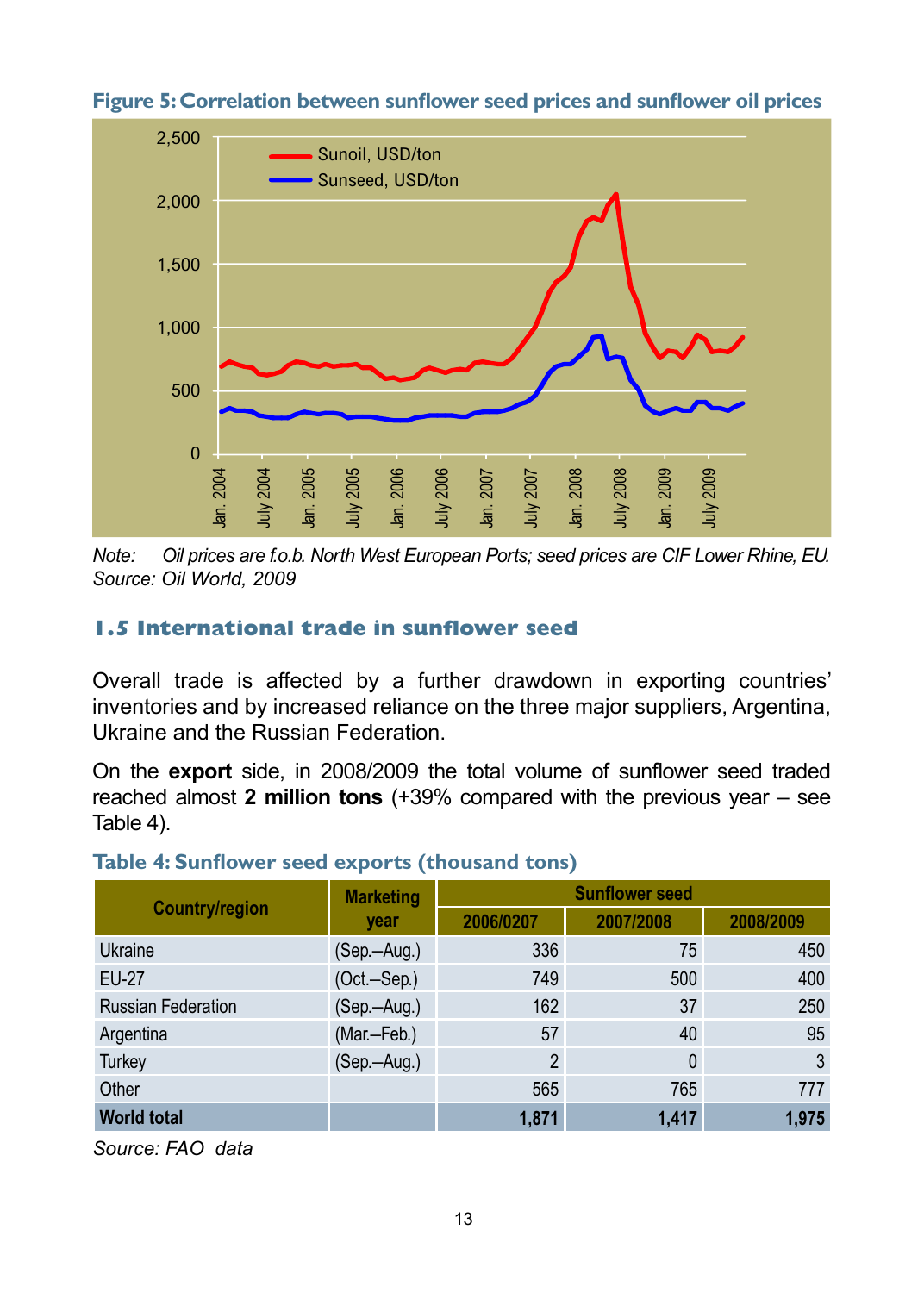According to industry sources, the three countries have export restrictions for the oilseeds: Ukraine has 13 % export duties for sunflower seed; sunflower seed export duties in The Russian Federation total 20 % (but not lower than 30 Euro/ton); and Argentina has 30 %.

**Imports** of sunflower seed reached 1.6 million tons in 2008/09 (+46 % against the previous year – see Table 5).

| <b>Country/region</b> |                       | <b>Sunflower seed</b> |           |           |  |
|-----------------------|-----------------------|-----------------------|-----------|-----------|--|
|                       | <b>Marketing year</b> | 2006/2007             | 2007/2008 | 2008/2009 |  |
| EU-27                 | $(Oct.-Sep.)$         | 570                   | 300       | 650       |  |
| Turkey                | (Sep.-Aug.)           | 439                   | 529       | 550       |  |
| Argentina             | (Mar.-Feb.)           | 26                    | 20        | 20        |  |
| Russian Federation    | (Sep.-Aug.)           | 10                    | 11        | 10        |  |
| Ukraine               | (Sep.-Aug.)           | 6                     | 8         | 5         |  |
| Other                 |                       | 632                   | 233       | 373       |  |
| <b>World Total</b>    |                       | 1,683                 | 1,101     | 1,608     |  |

#### **Table 5: Sunflower seed imports (thousand tons)**

*Source: FAO data* 

Argentina, Ukraine and the Russian Federation account for 52% of the world production of sunflower and 40% of world exports of sunflower seeds. Due to geographical location, harvesting of sunflower in Argentina (and accordingly the beginning of its export season) coincides with the periods of supply decrease in the Russian Federation and Ukraine (see Table 5 for countryspecific marketing years). Competition among these countries on the world market has a seasonal character.





*Source: FAO estimates*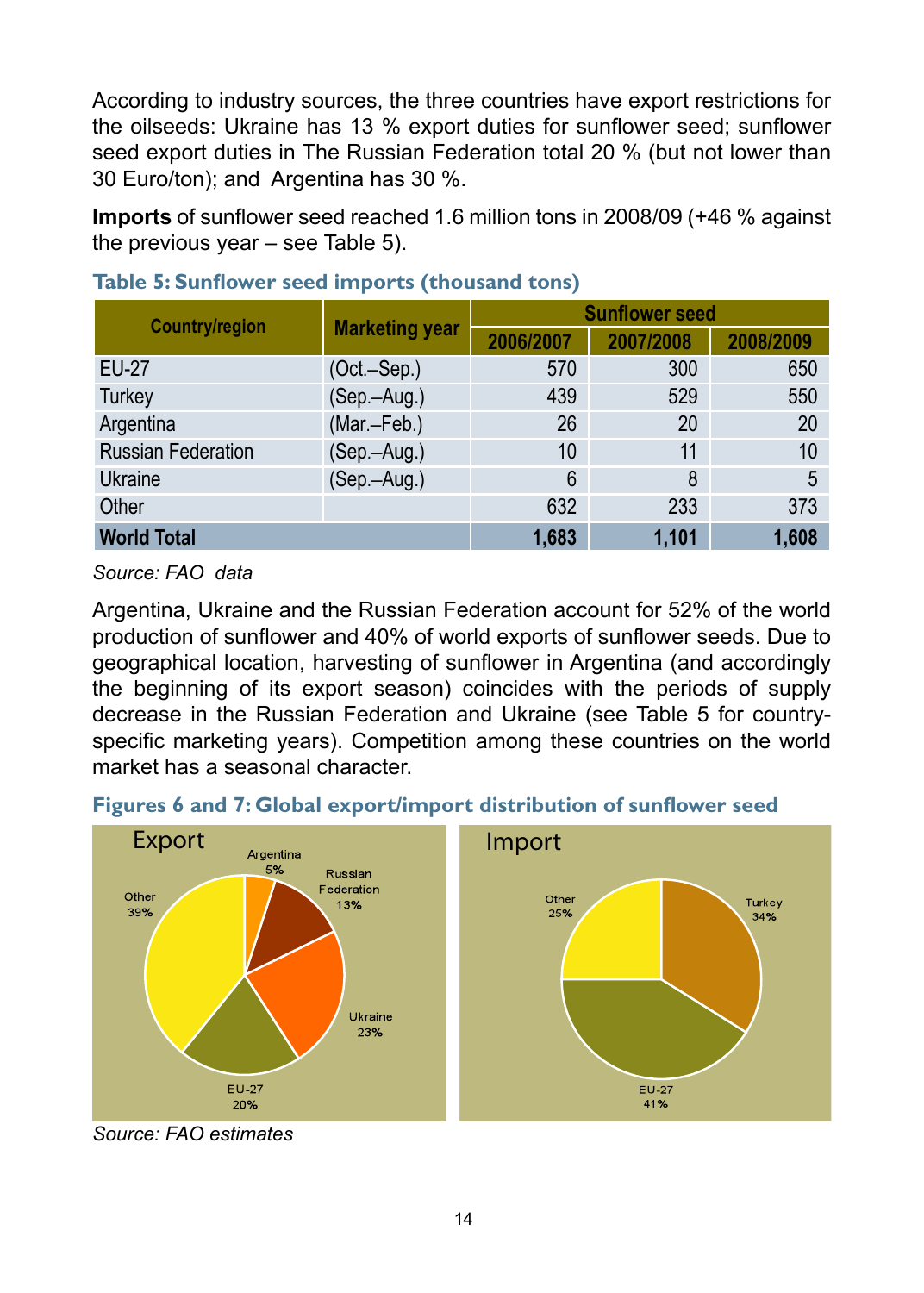#### **2. SUNFLOWER SEED PROCESSING**

Sunflower seeds are four-sided and flat, and are generally 0.6 cm long and 0.3 cm wide. They have a black seed coat with dark or grey stripes. The coat, or hull, surrounds a small kernel that is composed of about 20% protein and 30% lipids. Additionally, the seed contains a high level of iron and dietary fibre. The high linoleic acid content of the kernel makes it prone to rancidity, thus giving it a limited shelf life.

Sunflowers are used to make oil, meal and confectionary products. Oil and meal are processed from the same sunflower seed varieties. The seed variety used foe confectionary products has a lower percentage of oil. The seed is usually black with white stripes and is larger than the seed cultivated for oil extraction; the hull is heavier and less firmly attached to the kernel, and its oil content rarely exceeds 35%.

Sunflower oil is extracted mainly from oil-type sunflower seed varieties and hybrids. Meal, a by-product of the oil extraction process, is used primarily as an ingredient in livestock feed rations. Compared with soybean meal, sunflower meal has a lower percentage of protein (28%)<sup>2</sup>. However, more than 80 % of a sunflower's value comes from oil (see Figure 11). Oil-type sunflower seeds contain 38–50% oil and about 20% protein. The crushing process removes the hulls from the seeds, and the hulls can be used to generate steam to power the crushing plant. For every 100 kg of seed, about 40 kg of oil, 35 kg of high-protein meal and 20-25 kg of by-products are produced. More than 90% of the sunflower seeds produced are processed into edible oil.

#### **2.1 Sunflower seed processing into oil**

Sunflower oils are cold-pressed. This method, which entails minimal processing, produces a light, flavourful oil suitable for some cooking needs.

Sunflower oil manufacture involves cleaning the seeds, grinding them, pressing and extracting the crude oil from them, and further refining. In extracting the oil, a volatile hydrocarbon<sup>3</sup> such as hexane is used as a solvent to extract the oil.

*<sup>2</sup> Agricultural Marketing Resource Center, AgMRC* 

*<sup>3</sup> Volatile hydrocarbons are hydrocarbons that are liquid at normal pressure and temperature but have a high vapour pressure and, therefore, evaporate rapidly. Some examples of volatile hydrocarbons include toluene, methylene chloride and acetone.*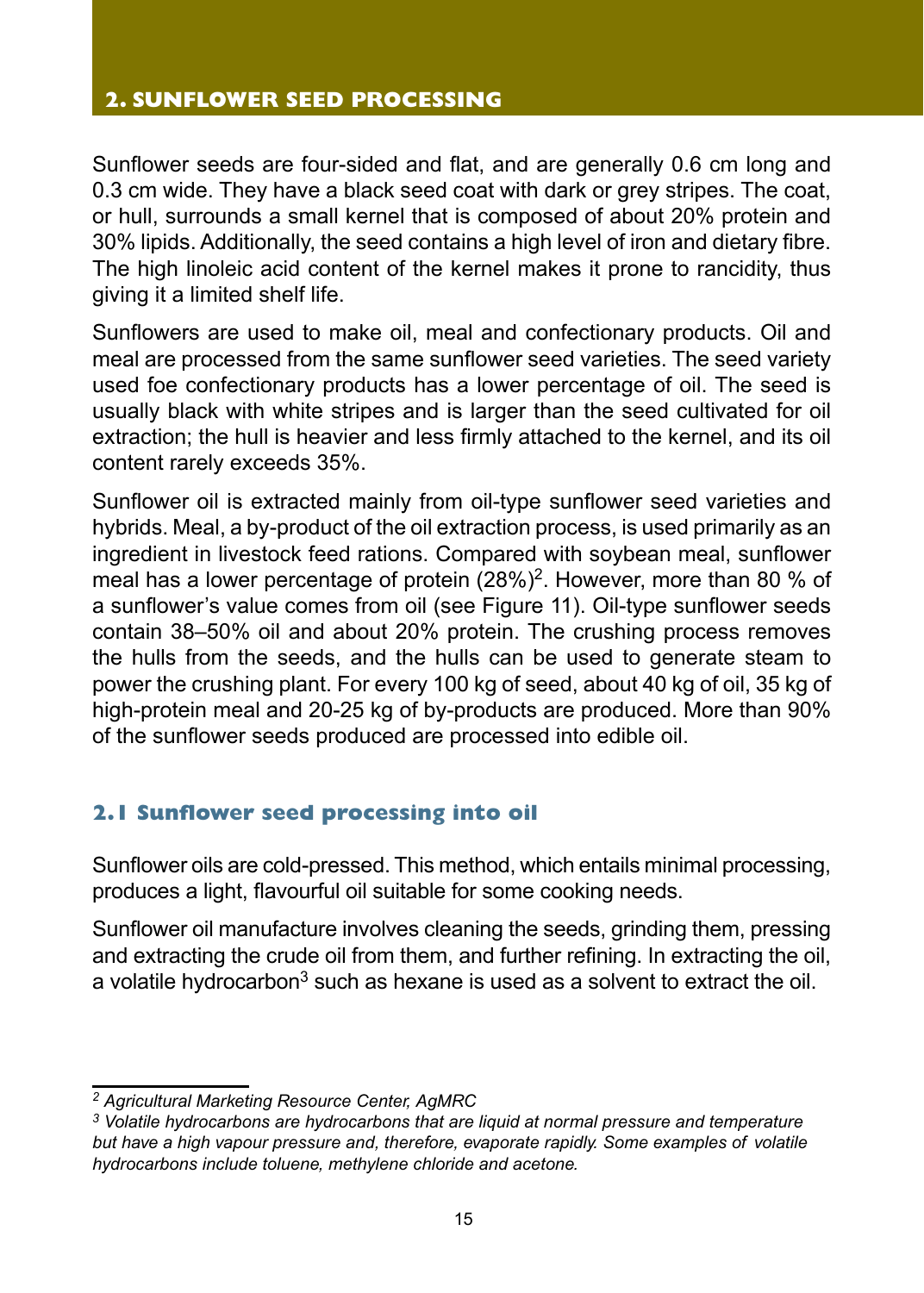

#### **Figure 8: Sunflower oil manufacturing process**

*Source: www.madehow.com*

#### ■ **Cleaning and grinding**

Incoming oil seeds are passed over magnets to remove any trace of metal before being de-hulled. The de-hulled seeds are then ground into coarse meal to provide more surface area to be pressed. Mechanized grooved rollers or hammer mills crush the material to the proper consistency. The meal is then heated to facilitate the extraction of the oil. While this procedure allows more oil to be pressed out, more impurities are also released with the oil, and these must be removed before the oil can be deemed edible.

#### ■ **Pressing**

The heated meal is then fed continuously into a screw press, which increases the pressure progressively as the meal passes through a slotted barrel. Pressure generally increases from 68,950 to 206,850 kilopascals as the oil is squeezed out through the slots in the barrel, and is recovered.

#### ■ **Extracting additional oil with solvents**

After the oil has been recovered from the screw press, the oil cake remaining in the press is processed by solvent extraction to attain the maximum yield. A volatile hydrocarbon (most commonly hexane) dissolves the oil out of the oil cake, is then distilled out of the oil and passes through the matter, to be collected at the bottom.

#### ■ **Removing solvent traces**

Ninety percent of the hydrocarbon remaining in the extracted oil simply evaporates, and, as it does, it is collected for reuse. The remaining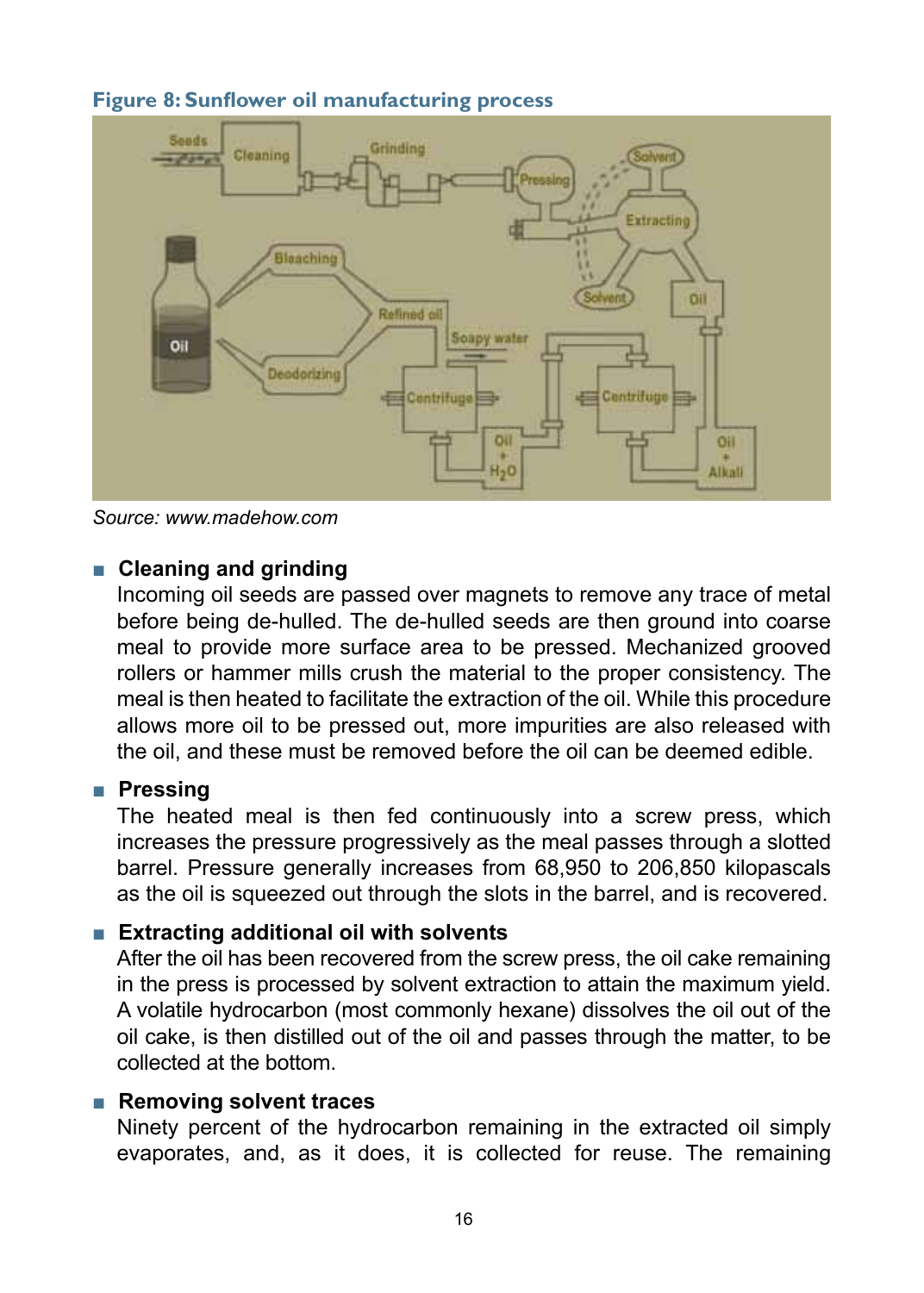hydrocarbon is retrieved with the use of a stripping column. The oil is boiled by steam, and the lighter hexane floats upward. As it condenses, it too is collected.

#### ■ **Refining the oil**

The oil is next refined to remove colour, odour, and bitterness. Refining consists of heating the oil to between 40 and 85 °C and mixing an alkaline substance such as sodium hydroxide or sodium carbonate with it.

Oils are also degummed at this time by treating them with water heated to between 85 and 95 °C steam, or water with acid. The gums, most of which are phosphatides, precipitate out, and the dregs are removed by centrifuge.

Oil that will be heated (for use in cooking) is then bleached by filtering it through fuller's earth, activated carbon, or activated clays that absorb certain pigmented material from the oil. By contrast, oil that will undergo refrigeration (because it is intended for salad dressing, for example) is winterized – rapidly chilled and filtered to remove waxes. This procedure ensures that the oil will not partially solidify in the refrigerator.

Finally, the oil is deodorized. In this process, steam is passed over hot oil in a vacuum at between 225 and 250 °C, thus allowing the volatile taste and odour components to distil from the oil. Typically, citric acid at 1% is also added to oil after deodorization to inactivate trace metals that might promote oxidation within the oil and hence shorten its shelf-life.

#### ■ **By-products/waste**

The most obvious by-product of the oil-making process is oil seed cake. Most kinds of seed cake are used to make animal feed and low-grade fertilizer; others are simply disposed of.

#### ■ Quality control

The seeds used to make oil are inspected and graded after harvest, and the fat content of the incoming seeds is measured. For the best oil, the seeds should not be stored at all, or for only a very short time, since storage increases the chance of deterioration due to mould, loss of nutrients and rancidity. Quality of seeds very much depends on infrastructure (silos) available for the proper storage conditions. The seeds should be stored in well-ventilated warehouses with a constantly maintained low temperature and humidity. Pests should be eradicated, and mould growth should be kept to a minimum. Seeds to be stored must have a low moisture content (around 10%), or they should be dried until they reach this level (dryer seeds are less likely to encourage the growth of mould).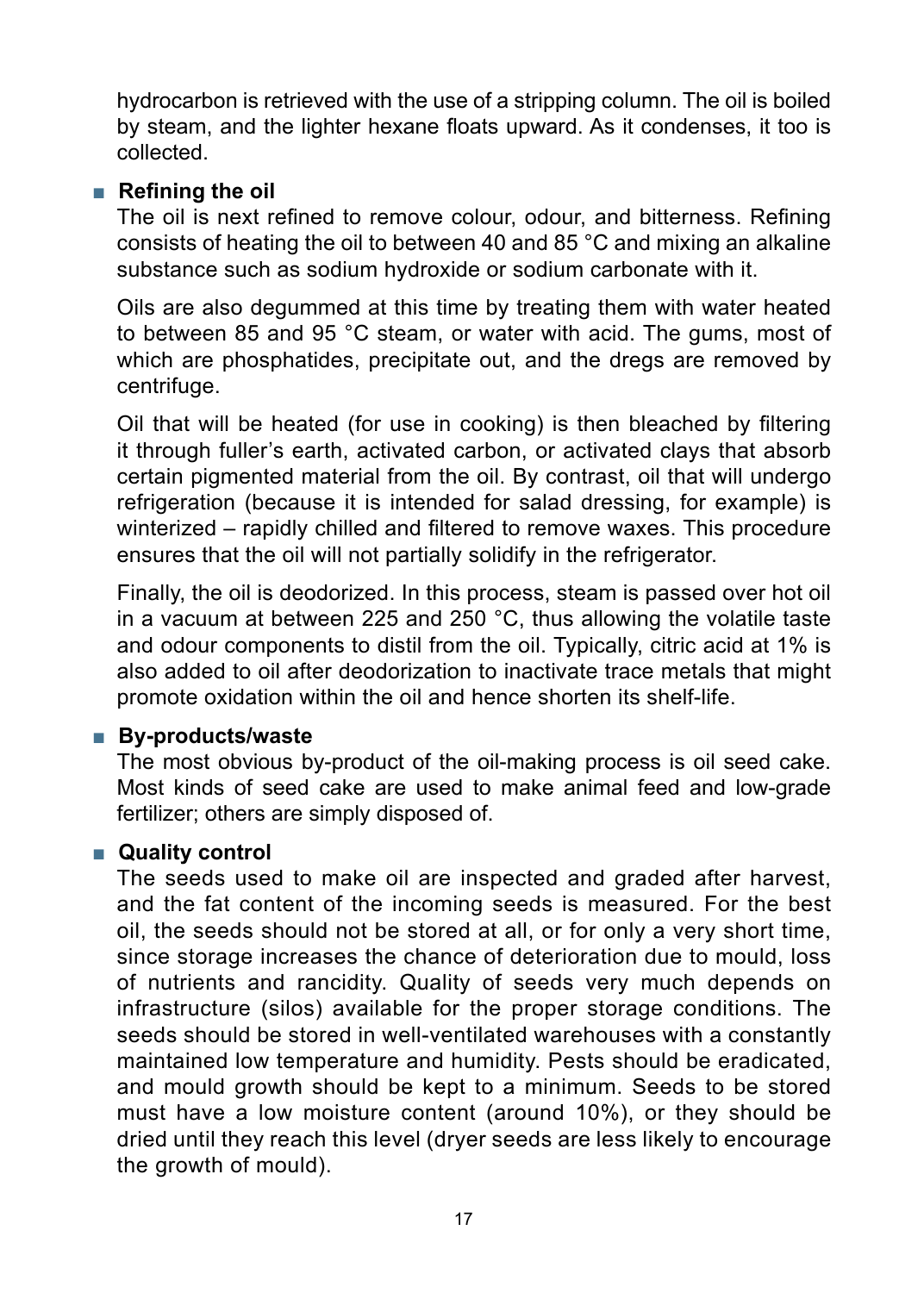Processed oil should be consistent in all aspects such as colour, taste and viscosity. In addition, the oil should be free of impurities and meet the demands placed upon it for use in cooking.

Before being filled, the bottles that hold the oil are cleaned and electronically inspected for foreign material. To prevent oxidation of the oil (and therefore its tendency to go rancid), the inert (non-reactive) gas nitrogen is used to fill up the space remaining at the top of the bottle.

#### **2.2 Conversion factors from raw material**

The following figure illustrates the average processing conditions in the EU for seeds with an oil content of 44%.



**Figure 9: Sunflower seed processing into oil, with conversion factors** 

*(1) Shelling is optional. When carried out, only one-half of the shells can be removed, which implies a loss in weight of 10%. (2) Granulating or flaking are optional. Source: FAO*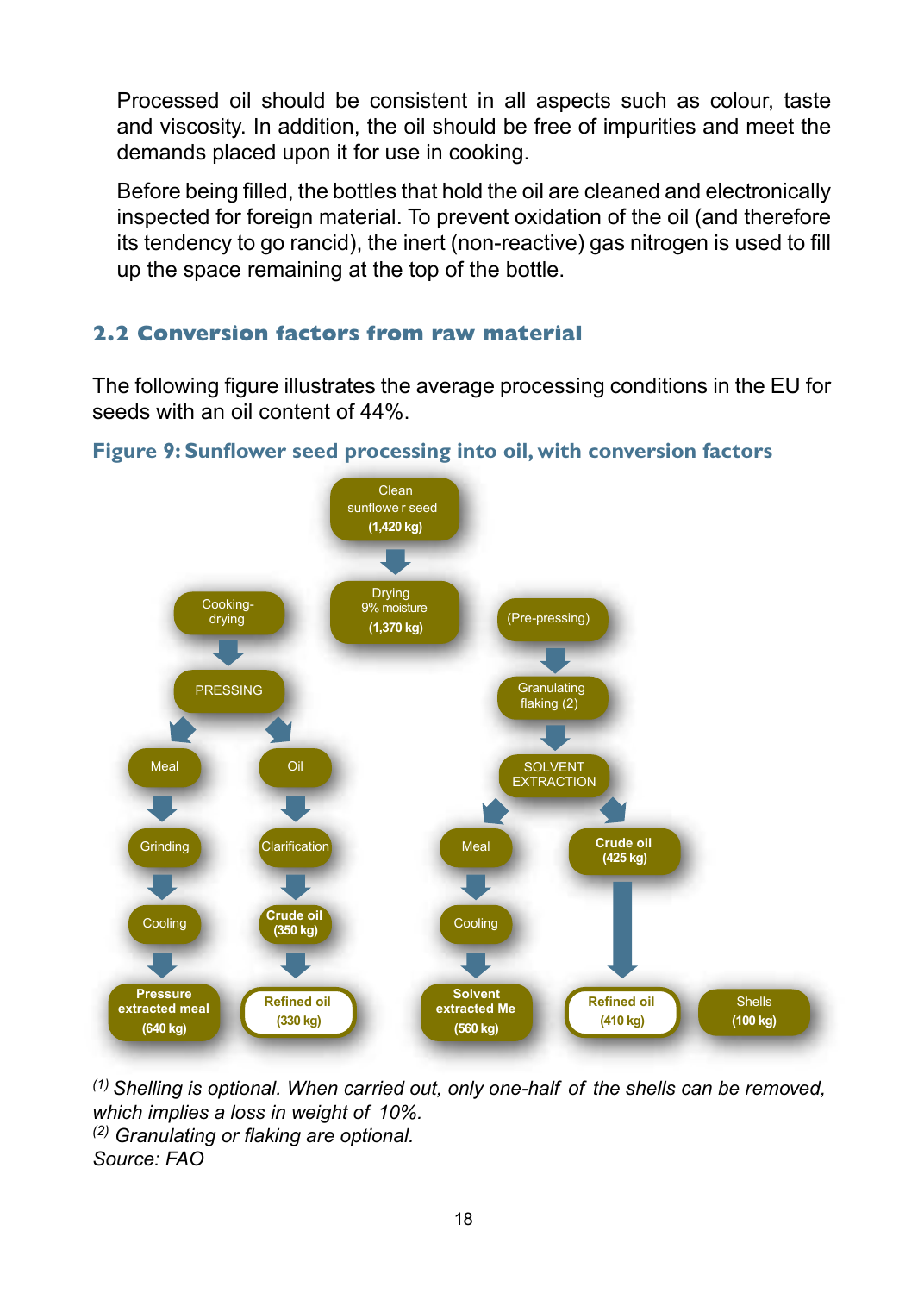#### **2.3 Oil composition and physical properties**

Sunflower oil contains predominantly linoleic (48–7%), oleic (14–40%), palmitic (4–9%) and stearitic (1–7%)

There are several types of sunflower oils produced, such as high linoleic, high oleic and mid oleic. High linoleic sunflower oil typically has at least 69% linoleic acid. High oleic sunflower oil has at least 82% oleic acid. The variation in the unsaturated fatty acids profile is strongly influenced by both genetics and climate. In the last decade, high stearic lines of sunflower oil have been developed in Spain to avoid the use of hydrogenated vegetable oils in the food industry.

The conventional sunflower oil (high linoleic) is used for home cooking oil and margarine and for industrial use (paint, etc). The high oleic sunflower oil is used for cosmetics, gasoline blend and other purposes.

Sunflower oil also contains lecithin, tocopherols, carotenoids and waxes. Sunflower oil's properties are typical of a vegetable triglyceride oil. It is light in taste and appearance and has a high vitamin E content. The refined oil is clear and slightly amber-coloured with a slightly fatty odour. Sunflower oil is liquid at room temperature and has the following characteristics:

| smoke point (refined):                  | 232 °C           |
|-----------------------------------------|------------------|
| smoke point (unrefined):                | 227 °C           |
| ■ density (25 $^{\circ}$ C):            | 917 $kg/m3$      |
| <b>refractive index (25 °C):</b>        | $\approx 1.473$  |
| viscosity (25 $^{\circ}$ C, unrefined): | 0.04914 kg/(M*S) |
|                                         |                  |

#### **2.4 Key processing costs and margins**

Capital investment in an oilseed crushing plant varies from USD 22,000 to 33,000 and is on average USD 27,000 per 1 ton of daily capacity. This is valid for the facilities with daily capacity of 1,000–3,000 tons.

The breakdown of capital investment costs is as follows:

| Total equipment costs           | 37.5%  |
|---------------------------------|--------|
| main equipment                  | 30.0 % |
| supporting equipment            | 1.5%   |
| instruments                     | 16.7%  |
| transport                       | 3.3%   |
| Building and storage facilities | 12.5 % |
| Communications                  | 3.5%   |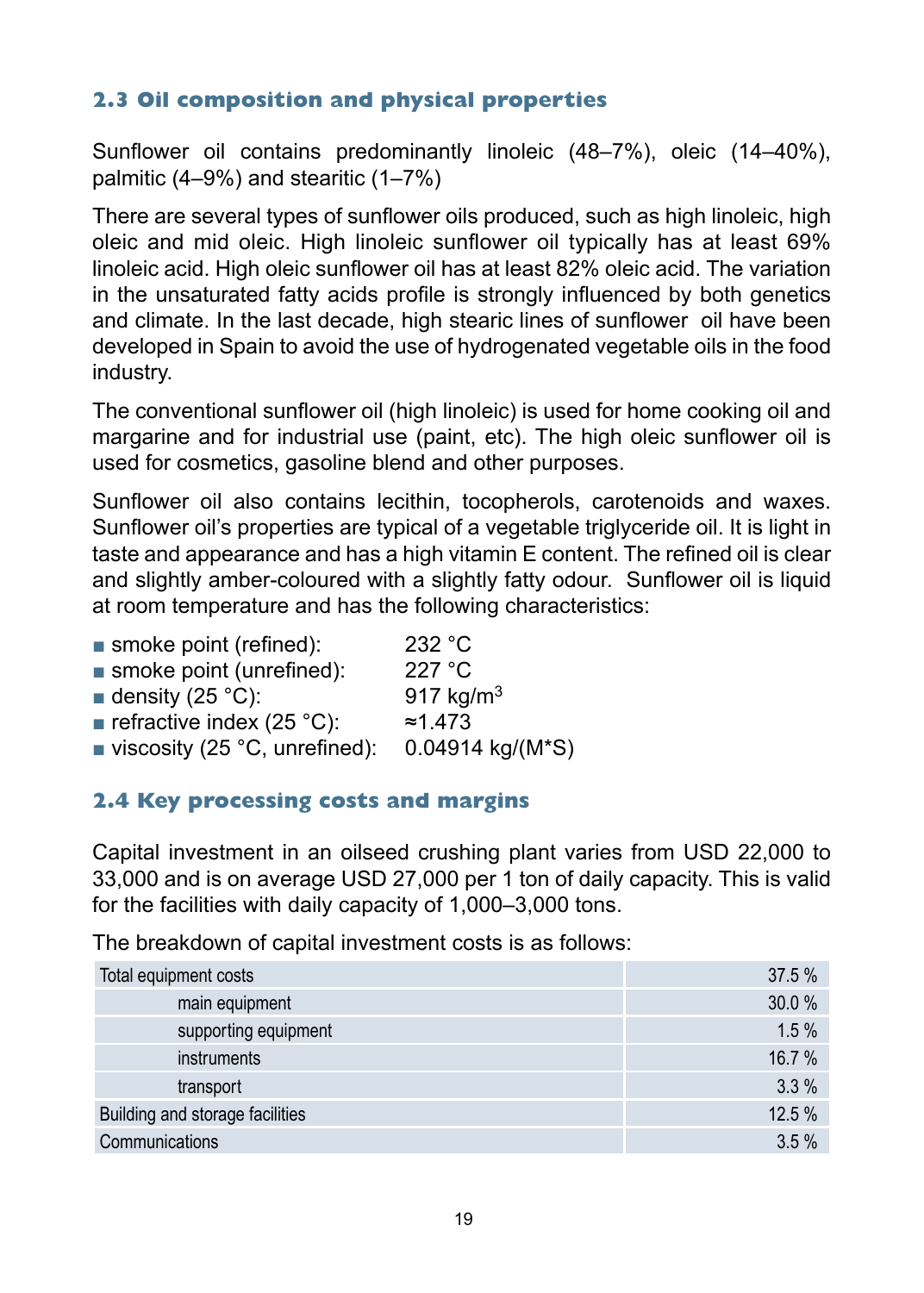| Construction infrastructure       | 4.5 % |
|-----------------------------------|-------|
| Mechanical works                  | 6.5%  |
| Pipelines and protection surfaces | 6.0%  |
| Electric works and devices        | 7.5%  |
| Land                              | 2.5%  |
| Maintenance and logistics         | 1.5%  |
| Feasibility study and design      | 10.0% |
| Permits, licensing, etc.          | 1.0%  |
| Contingencies                     | 7.5%  |

*Source: Chapter 26 in the Practical Handbook of Soybean Processing and Utilization. David R. Erickson, et al. 2002*

Variable costs can range from USD 14.75–22.10 per ton and average USD 16.50.



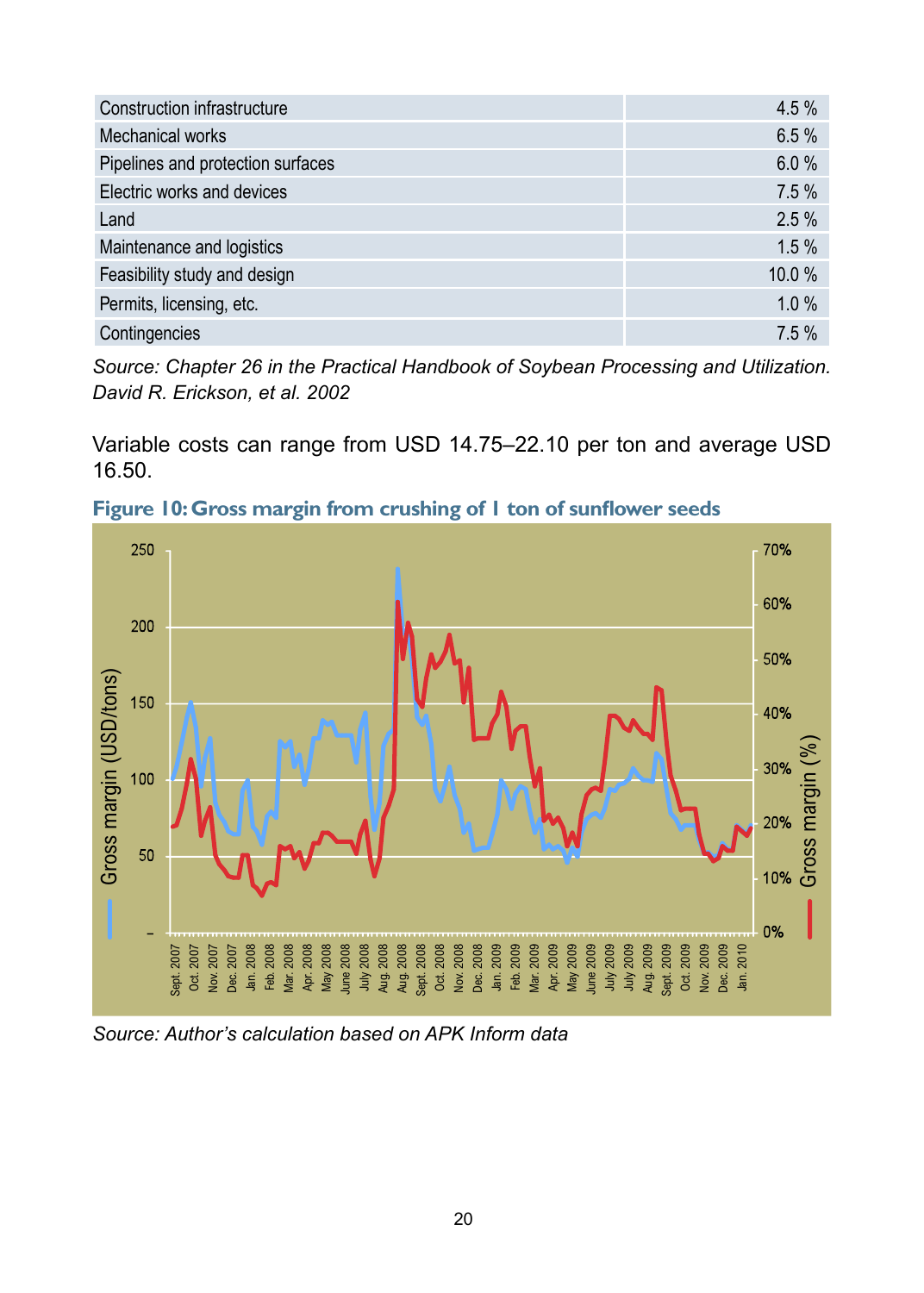

**Figure 11: Contribution of crude sunflower oil and sunflower meal to the gross margin from sunflower seed crushing (USD)**

*Source: Calculation based on APK Inform data* 

#### **2.5 World production of sunflower oil and main producing countries**

Worldwide, the levels of sunflower seed production and prices are interrelated to, and determinant of, sunflower oil production levels and prices. Thus, the production capacity of sunflower seeds highly affects the development of the processing industry.

The world supply of sunflower seed oil for 2008/2009 is estimated at 11.7 million tons (+18% compared with the previous marketing year). The 2008/2009 crop translates into record sunflower seed oil production (in contrast with a decline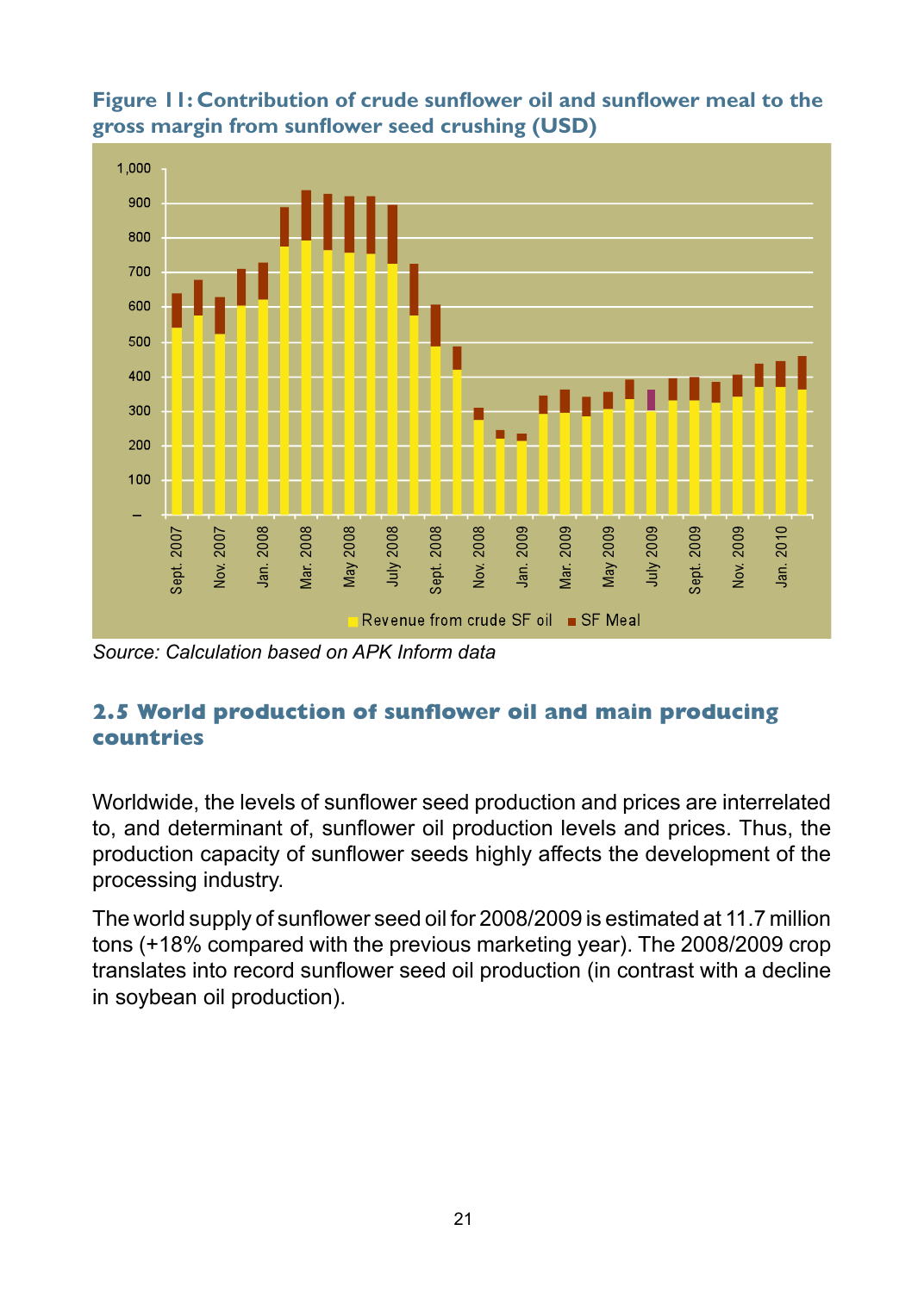|                           | <b>Marketing</b> |           | <b>Sunflower seed oil</b> |           |  |  |
|---------------------------|------------------|-----------|---------------------------|-----------|--|--|
| <b>Country/region</b>     | year             | 2006/2007 | 2007/2008                 | 2008/2009 |  |  |
| <b>Russian Federation</b> | $(Sep.-Aug.)$    | 2,465     | 2,130                     | 2,520     |  |  |
| Ukraine                   | $(Sep.-Aug.)$    | 2,050     | 1,726                     | 2,285     |  |  |
| $EU-27$                   | $(Oct.-Sep.)$    | 2,200     | 1,773                     | 2,270     |  |  |
| Argentina                 | (Mar.-Feb.)      | 1,202     | 1,800                     | 1,785     |  |  |
| Turkey                    | $(Sep.-Aug.)$    | 525       | 523                       | 544       |  |  |
| Other                     |                  | 2,172     | 1,958                     | 2,270     |  |  |
| <b>World total</b>        |                  | 10,614    | 9,910                     | 11,674    |  |  |

#### **Table 6: Sunflower seed oil global production (thousand tons)**

*Source: FAO internal data* 

Typically, the leading countries in sunflower seed production are also leaders in sunflower oil production. However, Turkey, which is not among the top producers of sunflower seeds, is the fourth sunflower oil-producting country in the world – the domestic industry is fuelled by large imports of raw materials. Turkey imports seeds and processes them into oil (Table 6).

**Figures 12 and 13: Dynamics of production and exports of sunflower oil in the Russian Federation, Ukraine and Argentina and their share of world output of sunflower oil**



*Source: APK-Inform and AGRO-T.E.C.E.I*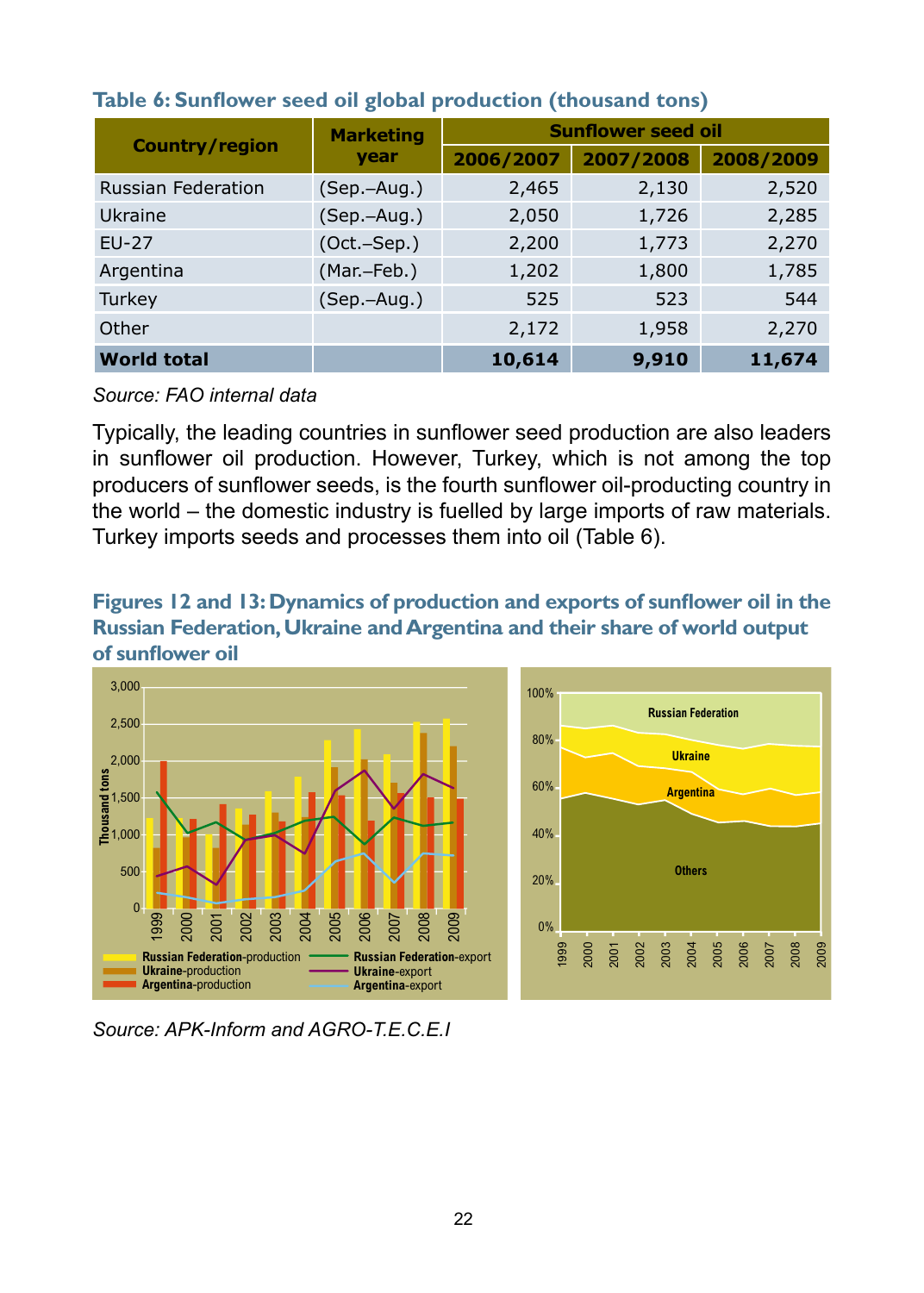The world's largest oil-processing companies are:

| 1 Cargill<br>www.cargill.com                                       | Cargill is the United States' second-largest private corporation (after Koch<br>Industries). Its diversified operations include grain, cotton, sugar, petroleum and<br>financial trading; food processing; futures brokering; health and pharmaceutical<br>products; agricultural services such as animal feed and crop protection; and<br>industrial products including biofuels, oils and lubricants, starches and salt. The<br>company is one of the leading grain producers in the United States, and its Excel<br>unit is one of the top US meatpackers. Cargill's brands include Diamond Crystal<br>(salt), Gerkens (cocoa), Honeysuckle White (poultry), Sterling Silver (fresh meats)<br>and Nutrena (dog and cat food).<br>Cargill Grain & Oilseed Supply Chain consists of 13 business units that operate<br>on an integrated global basis. The company sources, trades, processes and<br>distributes grain and oilseeds. The main bulk products handled are wheat, corn,<br>oilseeds, barley and sorghum, as well as vegetable oils and meals. |
|--------------------------------------------------------------------|-----------------------------------------------------------------------------------------------------------------------------------------------------------------------------------------------------------------------------------------------------------------------------------------------------------------------------------------------------------------------------------------------------------------------------------------------------------------------------------------------------------------------------------------------------------------------------------------------------------------------------------------------------------------------------------------------------------------------------------------------------------------------------------------------------------------------------------------------------------------------------------------------------------------------------------------------------------------------------------------------------------------------------------------------------------|
| ■ 2 Bunge<br>www.bunge.com                                         | Bunge is an agribusiness and food company that is the largest producer of soybean<br>oil and has an immense stake in the South American fertilizer market. It also deals<br>with commodities and works a great deal with biofuels, especially Brazilian sugar-<br>cane ethanol. Bunge trails its competitors Cargill and Archer Daniels Midland<br>Company (ADM) in revenue and net sales but both of these competitors have<br>been on a fairly consistent upward climb. Net sales in 2007 totalled USD 37.8<br>billion, compared with ADM's USD 36.6 billion and Cargill's USD 75.2 billion.<br>Bunge operates approximately 50 processing facilities around the world. Bunge<br>Limited was founded in 1818 and is headquartered in White Plains, New York. The<br>company currently employs 24,800 people.                                                                                                                                                                                                                                            |
| 3 Archer Daniels<br><b>Midland Company</b><br>(ADM)<br>www.adm.com | ADM is the third largest processors of oilseeds, corn, wheat and cocoa in the world,<br>posting revenues of USD 69.8 billion for fiscal year 2008. It processes crops for food<br>and biofuels. The company's Oilseeds Processing segment engages in processing<br>oilseeds, such as soybeans, cottonseed, sunflower seeds, canola, rapeseed, pea<br>nuts and flax seeds into vegetable oils and protein meals for the food and feed<br>industries. The company was founded in 1898 and is based in Decatur, Illinois. Full-<br>time employees number 28,200.                                                                                                                                                                                                                                                                                                                                                                                                                                                                                             |
| 4 Louis Dreyfus<br><b>Commodities</b><br>www.louisdreyfus.com      | Louis Dreyfus Commodities, consistently ranked among the largest merchants and<br>distributors of oilseeds, and handles soybeans, canola, rapeseeds, sunflower seeds,<br>flax, cotton and agricultural by-products. LDCommodities purchases oilseeds in all of<br>the major production regions in the world, including the United States, Canada, Brazil,<br>Argentina, Europe, South Africa and the states of the former Soviet Union. In addition,<br>it is engaged in a large distribution network in Europe, Asia, Africa, the Middle East and<br>the states of the former Soviet Union. Oilseed activities are directed by main offices in<br>Beijing, Buenos Aires, Delhi, Geneva, Paris, São Paulo, Singapore and Wilton.                                                                                                                                                                                                                                                                                                                          |

Other big companies include Alfred Toepfer, (Germany, main shareholder is ADM), Peter Cremer (United States), Al Ghurair (United Arab Emirates), IFFCO (United Arab Emirates), EFКО (Russian Federation), Yug Rusi (Russian Federation), Allseeds Company (Ukraine) and Kernel Holding (Ukraine).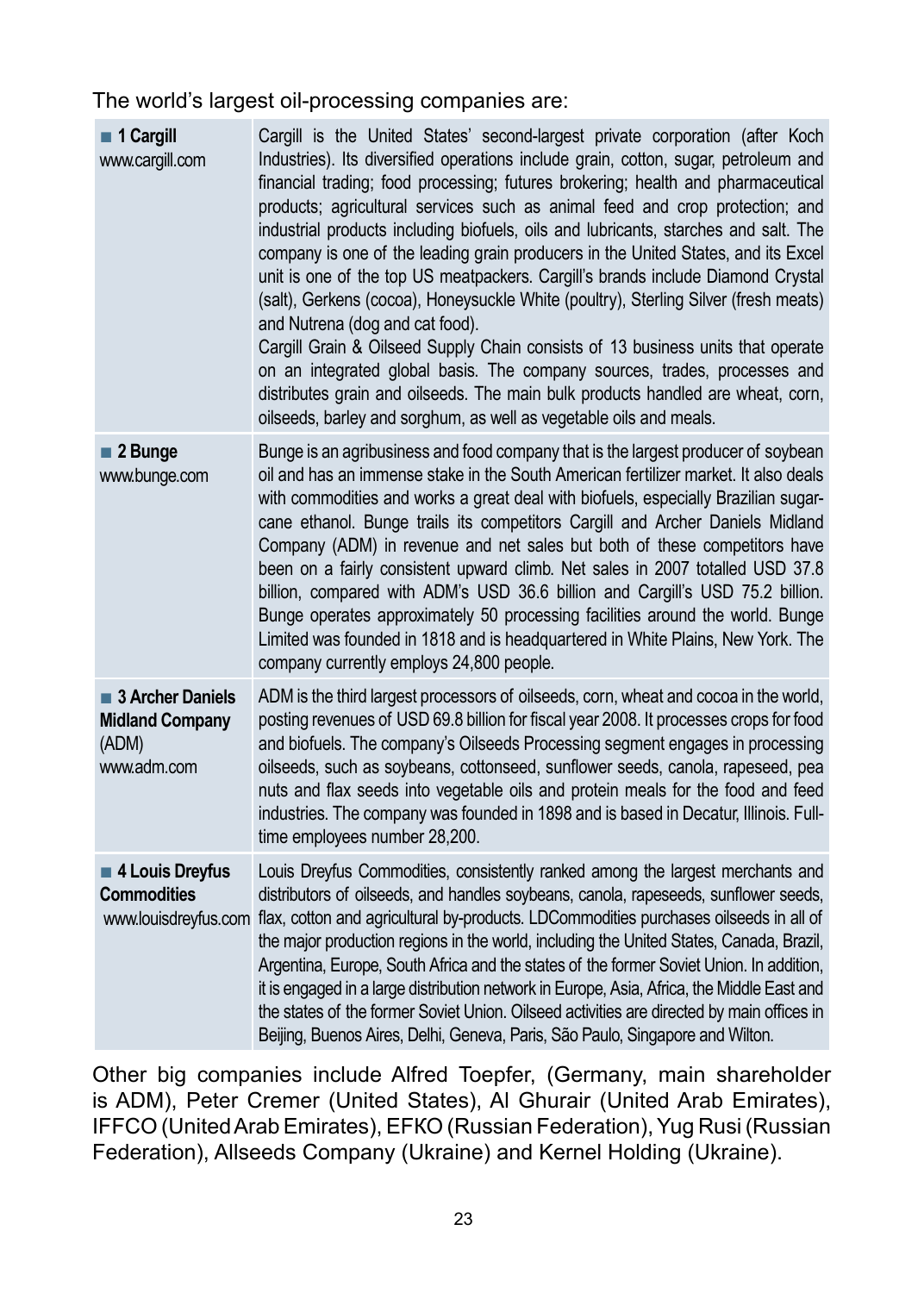#### **2.6 Sunflower oil prices**

In 2007 and the first half of 2008, there was a drastic increase in sunflower oil prices, caused by the increase in seed prices due to a combination of factors, of which draught was a key factor. However, in the second half of 2008, prices started to fall drastically – prices in November 2008 were almost 30% lower than those of June 2008 (US export prices).





*Source: Oil World, 2009*

The supply of sunflower oil in the Russian Federation, Ukraine and EU-27 increased in 2008-2009 as compared with the previous marketing year and resulted in a sunflower seed price decrease. General downward trends in the market of vegetable oils were also caused by a cut in prices for crude oil. Activation of sunflower oil trading was in the hands of the main exporting countries of sunflower oil – countries in the Black Sea region and Argentina. A big increase in exports from the Russian Federation and Ukraine is being observed, whereas despite increased demand, Argentina has lost its positions on the market due to lower production of sunflower seed in Argentina (by 38%) and ineffective public policy (export duties for grains, oilseeds and by-products).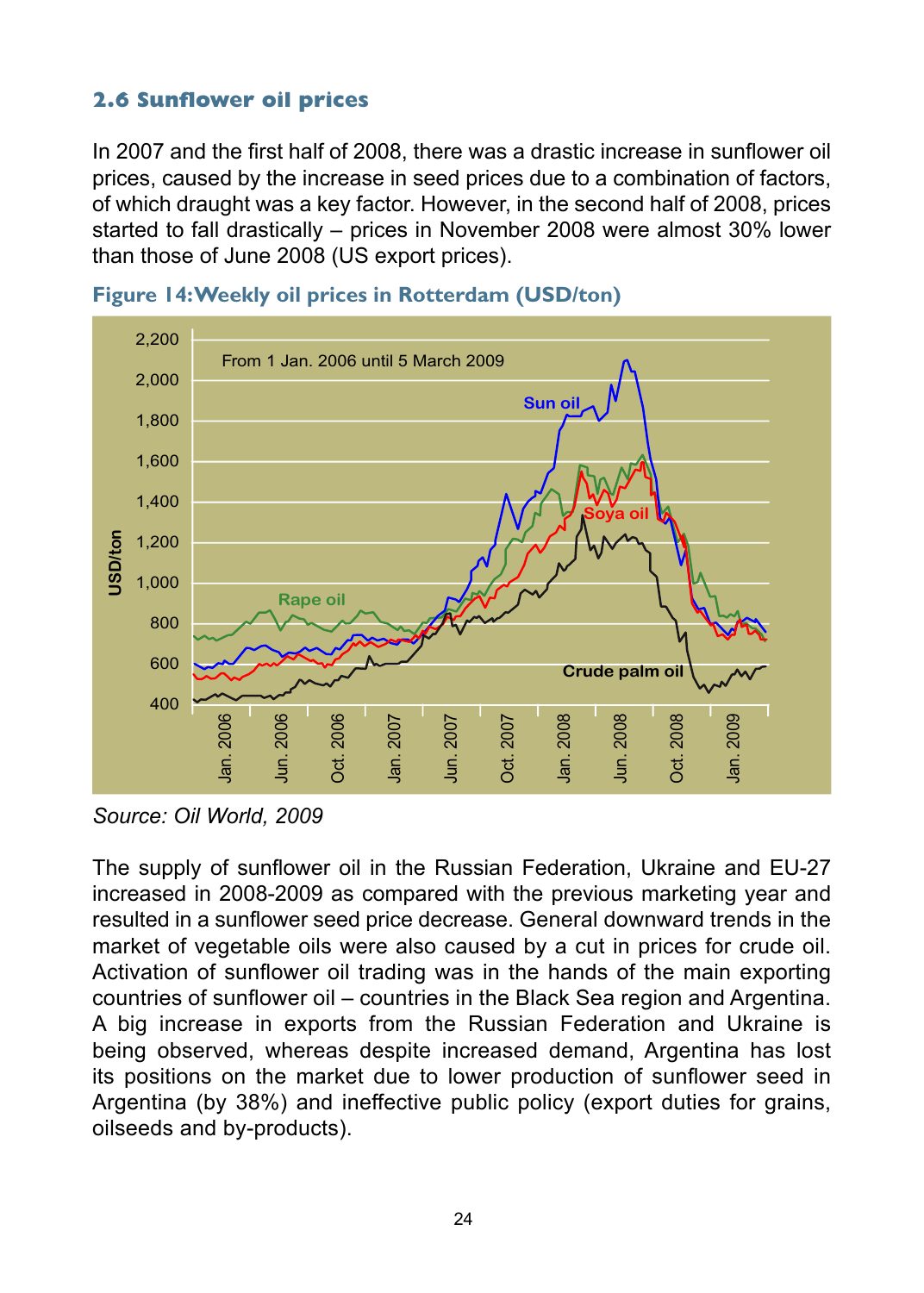According to FAO-OECD long-term projections (2009), vegetable oil production will increase from 112 million tons in 2008 to 155 million tons in 2018. The Russian Federation is forecast to increase its vegetable oil production (mostly sunflower seed) by 28% by 2018, while Ukraine is expected to increase production by 45% (based on OECD Stat, February 2010).

#### **Sunflower oil: food versus fuel**

World consumption of biofuels is rapidly increasing: 0.37 million tons on average in 1991–1995; 1.03 million tons in 1996–2000; 3.04 million tons in 2001– 2005; and a forecasted 12.6 million tons in 2006–2010. Global biodiesel production capacity increased from about 2 million tons in 2002 to the current 33 million tons (against only 11 million tons of actual output – 2008 data, Oil World).

Countries where the use of vegetable oils for biofuel is estimated to grow include Argentina, Brazil and countries of the EU.

#### **2.7 Sunflower oil domestic use**

Although the global market is smaller for sunflower seeds than for palm and soy oil, demand for sunflower seed oil will likely continue to increase as food processors search for sources of trans-fat-free vegetable oil (despite the higher cost of sunflower oil compared with other oils).



#### **Figure 15: Shares of major oils in global vegetable oil consumption**

*Source: Based on USDA data*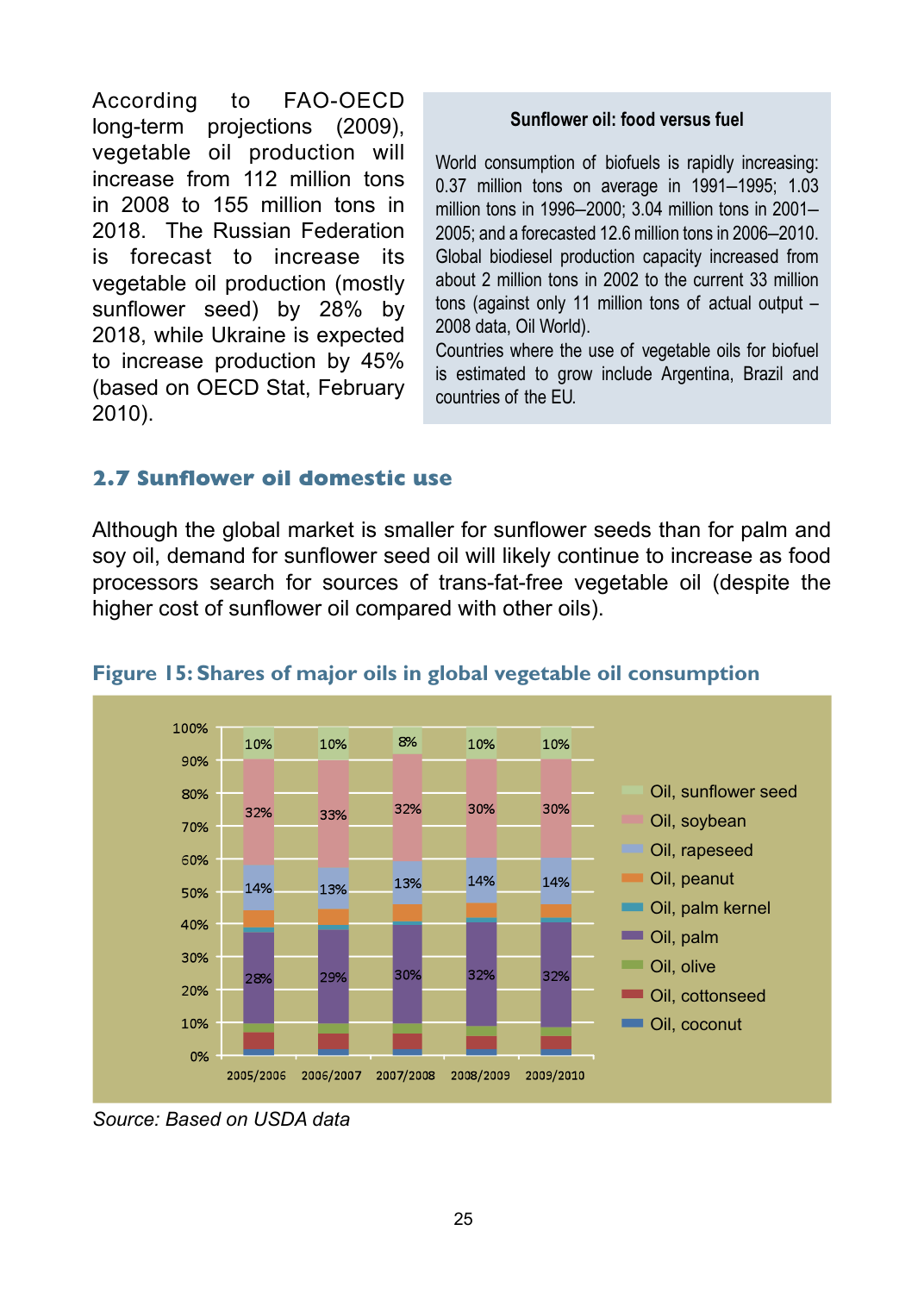Sunflower oil accounts for 8% of the world consumption of vegetable oils, and 10% of global food consumption of vegetable oils. From 1999 to 2008, the world production of sunflower increased by 20%, whereas the production and consumption of sunflower oil increased by 25%, or 2.2 million tons per year.

The global market for sunflower oil, and vegetable oils on the whole, has been growing steadily, for food as well as feed purposes. The result is high investment attractiveness of the industry, which in turn has resulted in increased investment in sunflower seed crushing in Argentina, the Russian Federation and Ukraine.

#### **2.8 International trade in sunflower oil**

Sunflower oil trade reached a record level in 2008/2009 due to increased demand compared with the previous several seasons: the volume of sunflower oil traded globally reached 4 million tons, and imports reached 3.5 million tons (compared with 2.5 million tons in 2007/2008, see Table 7). This was despite rather high prices on sunflower oil.

The main factor for the increase in sunflower oil trading volumes was the growth in consumption due to the narrowed price difference between sunflower and other vegetable oils. This resulted in higher imports from important vegetable oil importers such as India and Iran.

| Country/              | <b>Marketing</b> |              | <b>Meal. sunflower seed</b> |              | <b>Oil, sunflower seed</b> |         |           |  |
|-----------------------|------------------|--------------|-----------------------------|--------------|----------------------------|---------|-----------|--|
| region                | year             | 2006/2007    | 7/2008                      | 08/2009      | 2006/2007                  | 07/2008 | 2008/2009 |  |
| Ukraine               | (Sep.-Aug.)      | 1,483        | 1,273                       | 1,620        | 1,867                      | 1,325   | 1,580     |  |
| Argentina             | (Mar.-Feb.)      | 766          | 1,225                       | 1.200        | 853                        | 1.400   | 1,385     |  |
| Russian<br>Federation | (Sep.-Aug.)      | 866          | 666                         | 800          | 711                        | 322     | 670       |  |
| <b>EU-27</b>          | $(Oct.-Sep.)$    | 146          | 48                          | 148          | 147                        | 113     | 115       |  |
| Turkey                | (Sep.-Aug.)      | $\mathbf{0}$ | $\mathbf{0}$                | $\mathbf{0}$ | 9                          | 4       | 10        |  |
| Other                 |                  | 192          | 165                         | 159          | 314                        | 324     | 291       |  |
| <b>World total</b>    |                  | 3.453        | 3.377                       | 3.927        | 3.901                      | 3.488   | 4.051     |  |

#### **Table 7: Sunflower oil exports (thousand tons)**

*Source: FAO data* 

Ukraine, Argentina and the Russian Federation are the main sunflower oil exporters. In 2008/2009, these countries represented 56% of the global production of sunflower oil, and 86% of exports. Ukraine is the world's leader of sunflower oil exports (almost 40%), owing to competitive pricing and the devaluation of the national currency against the United States dollar. Argentina exports 34% and the Russian Federation 17%.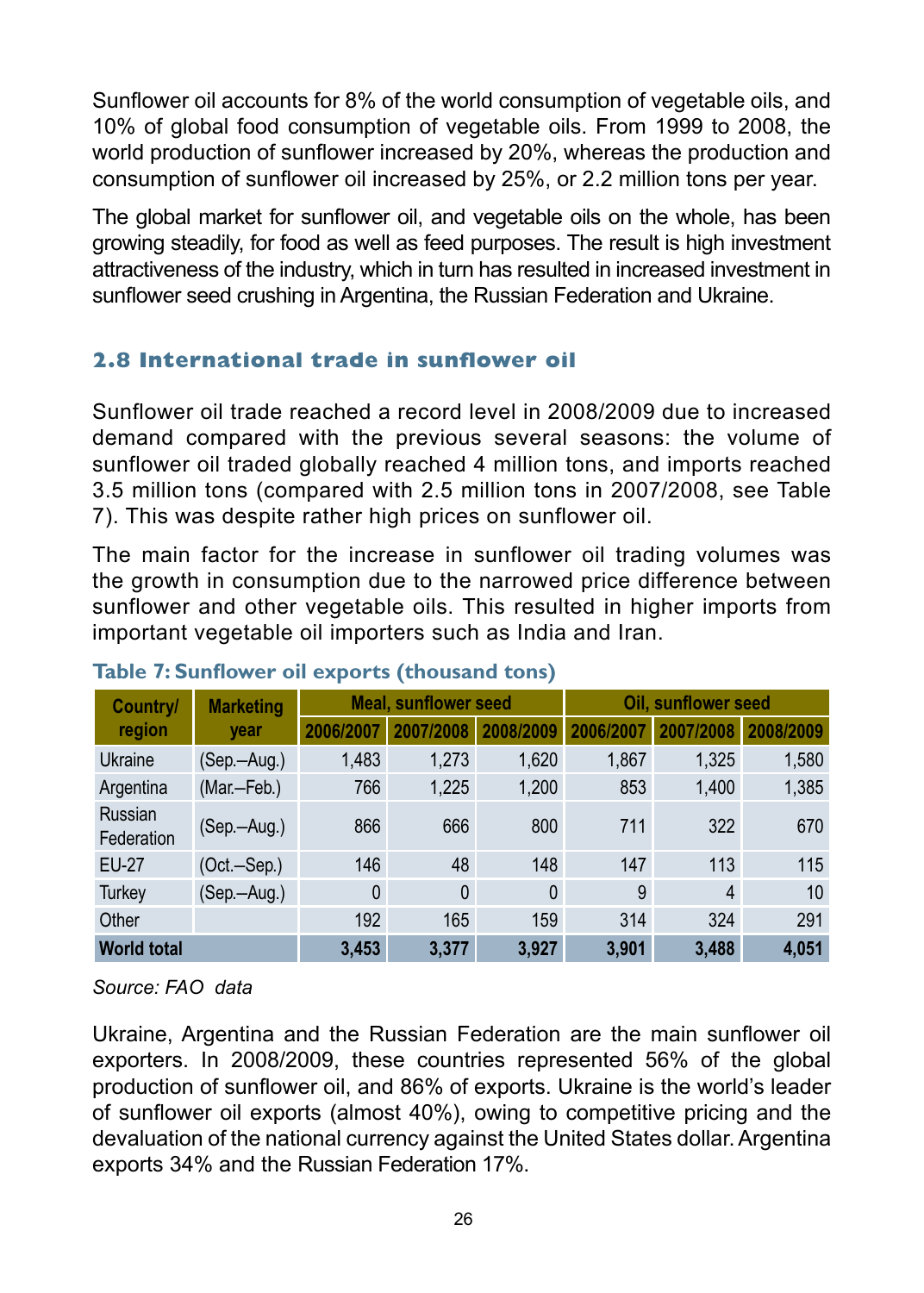Due to high sunflower oil production and attractive sunflower oil prices, in 2008/2009 sunflower oil trade climbed to a record level: 3.5 million tons of oil were imported globally, a 43% increase over the previous marketing year. Declining freight rates and sunflower oil prices should encourage price-sensitive consumers who prefer sunflower oil to buy more sunflower oil than in 2007/2008. In addition, countries with developed storage facilities should be encouraged to replenish stocks from a low 2007/2008 carryover. The largest increase in sunflower seed oil imports is expected to take place in the EU-27, where trade is forecast to increase from about 1 million to 1.4 million tons.

| Country/              | <b>Marketing</b> |              | <b>Meal, sunflower seed</b> |              | <b>Oil. sunflower seed</b> |              |           |  |
|-----------------------|------------------|--------------|-----------------------------|--------------|----------------------------|--------------|-----------|--|
| region                | year             | 2006/2007    | 2007/2008                   | 2008/2009    | 2006/2007                  | 2007/2008    | 2008/2009 |  |
| EU-27                 | $(Oct.-Sep.)$    | 1,774        | 1,552                       | 1,750        | 1,205                      | 991          | 1,370     |  |
| Turkey                | (Sep.—Aug.)      | 406          | 244                         | 430          | 113                        | 295          | 350       |  |
| Russian<br>Federation | (Sep.—Aug.)      | 30           | 15                          | 20           | 115                        | 144          | 90        |  |
| Argentina             | (Mar.-Feb.)      | $\mathbf{0}$ | 0                           | $\mathbf{0}$ | $\mathcal{P}$              | $\mathbf{0}$ | 0         |  |
| Ukraine               | (Sep.—Aug.)      | $\mathbf{0}$ | 0                           | $\mathbf{0}$ | $\Omega$                   |              | 0         |  |
| Other                 |                  | 1,127        | 1.024                       | 1,462        | 1,882                      | 1.044        | 1,726     |  |
| <b>World total</b>    |                  | 3,337        | 2,835                       | 3,662        | 3,317                      | 2,475        | 3,536     |  |

#### **Table 8: Sunflower oil imports and main importers (thousand tons)**

*Source: FAO data* 

The EU is one of the world's largest importers of vegetable oils. A rise in imports will be required to satisfy internal demand for oil for food and, in particular, non-food (biofuel) purposes. This will increase demand for sunflower seed as more rapeseed is needed to produce bidiesel.

After almost ten years, India returned to the list of the world's largest importers – 14% of world imports of sunflower oil in 2008/2009. The reduction in prices for sunflower oil in the current season was highly appreciated by such important buyers as Iran. Deliveries of sunflower oil to this country in 2008/2009 increased nine times compared with the previous marketing year.

Turkey's position in the global market of sunflower oil is unique: the country is both a large importer and exporter. In 2008, Turkey imported more than 411,000 tons of sunflower oil, while exports totalled almost 100,000 tons. The main suppliers of sunflower oil to Turkey were Ukraine, Argentina and the Russian Federation; the main buyers of Turkish sunflower oil are neighbouring Iraq (48,000 tons) and Syria (23,000 tons).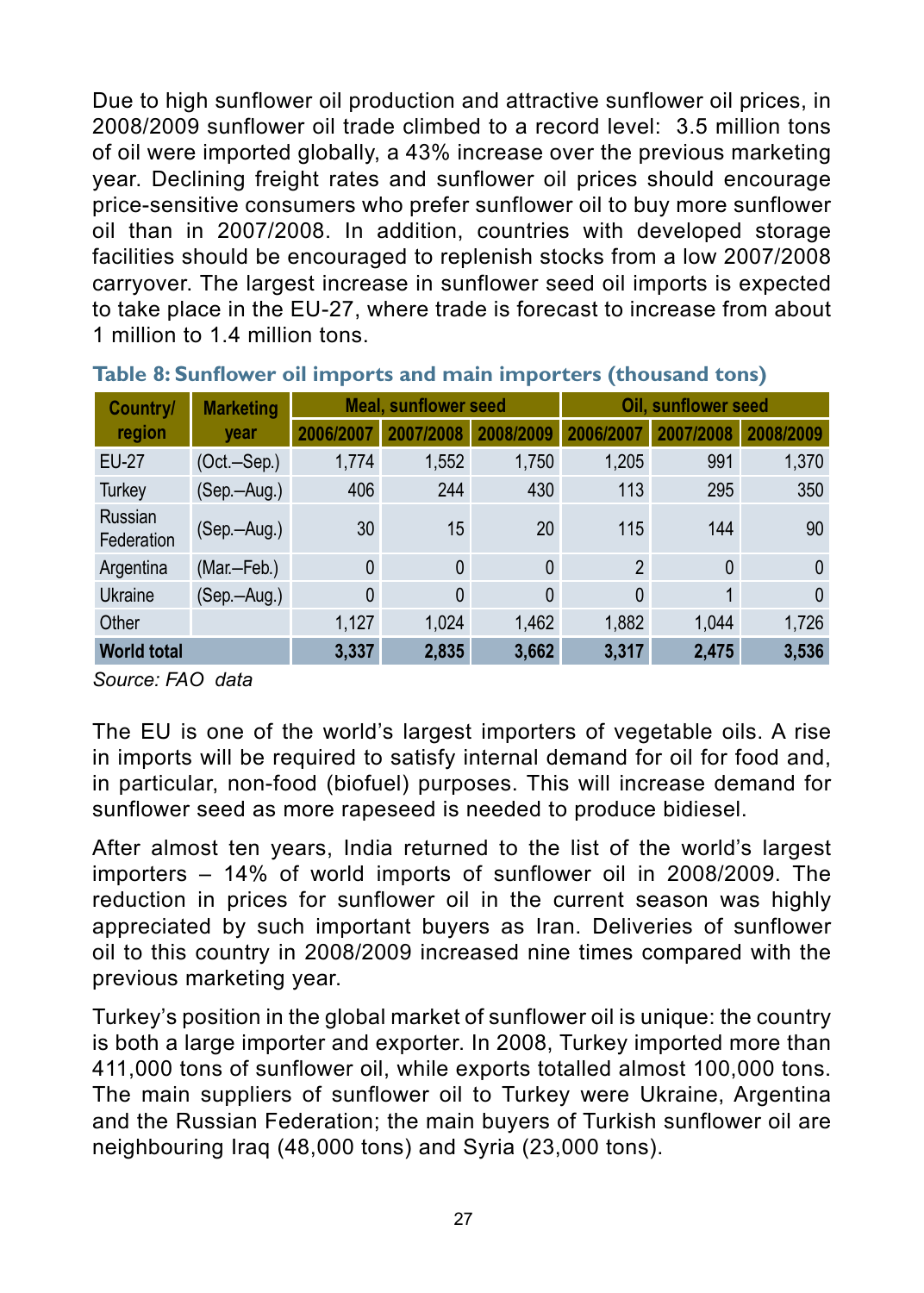Slower growth in imports in some countries (for example China) was the result of improved sunflower oil output from domestic sources and slower consumption growth.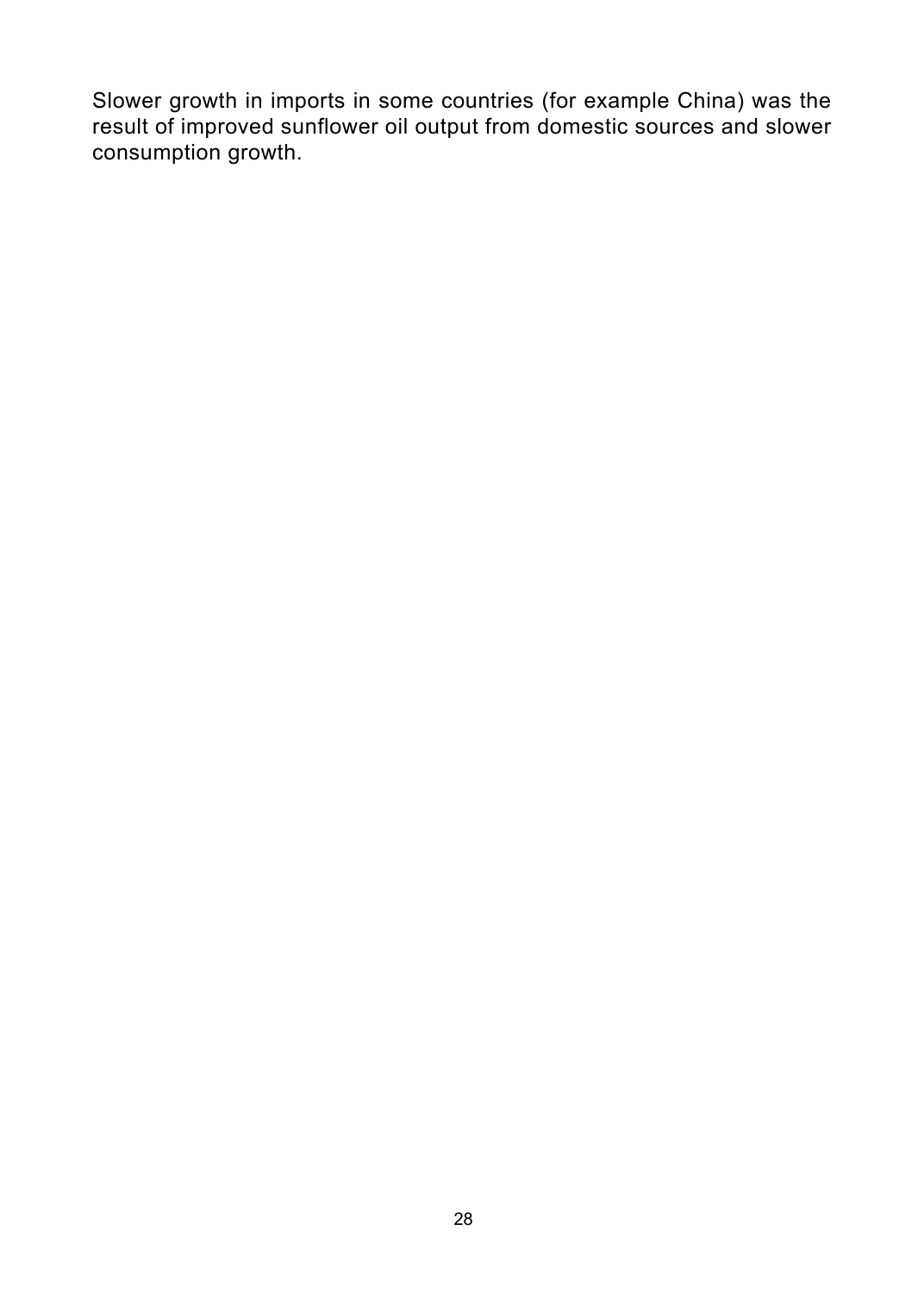#### **3. SUNFLOWER SEED PRODUCTION AND PROCESSING IN THE WESTERN BALKAN COUNTRIES (WBCs) AND THE EARLY TRANSITION COUNTRIES (ETCs)**

#### **3.1 Production of sunflower seed in the WBCs and the ETCs**

Sunflower cultivation is not largely developed in the Western Balkan countries (WBCs) and the Early Transition countries (ETCs) due to the strong tradition of olive cultivation (Albania) and cottonseed cultivation (Central Asia). Therefore, the WBCs and the ETCs that cultivate oilseeds often have large areas under cotton, rape and, to a lesser extent, safflower.

| Country              | Linseed | <b>Rapeseed</b> | <b>Safflower</b><br>seed | <b>Cottonseed</b> | <b>Sesame</b><br>seed | <b>Sunflower</b><br>seed |
|----------------------|---------|-----------------|--------------------------|-------------------|-----------------------|--------------------------|
| Serbia               |         | 29,825          |                          |                   |                       | 294.502                  |
| Republic of Moldova  |         | 7,000           |                          |                   |                       | 156,000                  |
| Kyrgyzstan           | 300     | 800             | 13,600                   | 95,100            |                       | 59,000                   |
| Azerbaijan           |         |                 |                          | 90,000            |                       | 13,592                   |
| Georgia              |         |                 |                          | 200               |                       | 10.700                   |
| <b>Uzbekistan</b>    | 1.000   | 1,800           | 3.500                    | 3,300,000         | 17.900                | 10,500                   |
| <b>FYR Macedonia</b> |         | 2,000           |                          |                   | 45                    | 5,400                    |
| Albania              |         |                 |                          | 900               |                       | 2,400                    |
| Tajikistan           |         | 30              | 5,000                    | 419,700           | 400                   | 2,000                    |
| Bosnia & Herzegovina |         | 3,925           |                          |                   |                       | 165                      |

#### **Table 9: Regional production of major oilseeds, 2007 (tons)**

*Source: FAOSTAT. © FAO Statistics Division 2009*

#### **3.1.1 Production and consumption**

Among all the countries covered by this Agribusiness Handbook collection, the only significant producers of sunflower seed (and oil) are *Serbia* and *the Republic of Moldova,* with about 400,000 tons harvested annually in each country. Serbia has much higher yields: 2.4 tons per ha were harvested in 2008, which is almost twice as high a yield as Moldova's yield (of 1.3 tons per ha).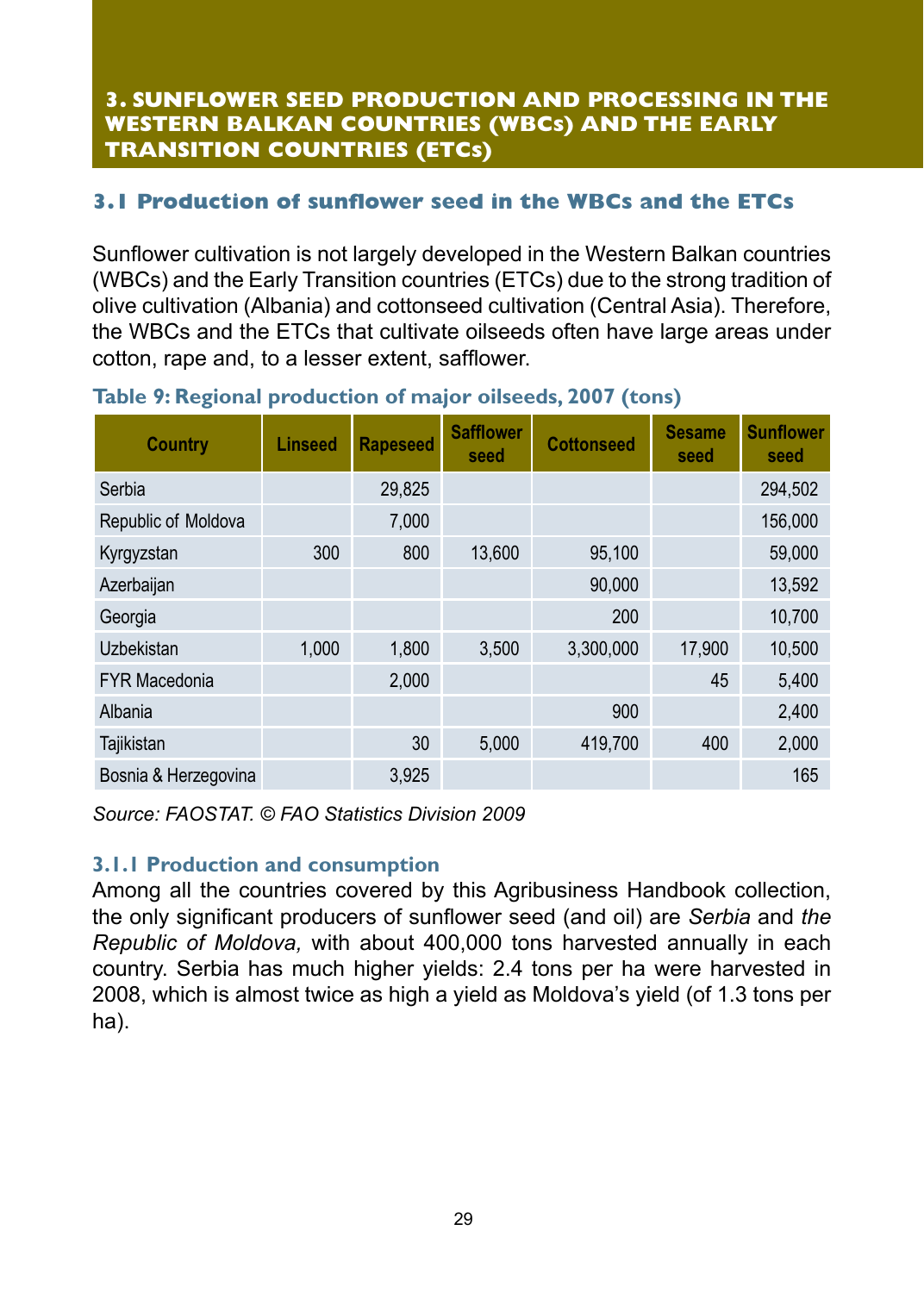#### **Table 10: Area harvested (thousand ha) and yields (kg/ha) in the WBCs and the ETCs**

|                      | 2006        |       | 2007  |       | 2008        |       |
|----------------------|-------------|-------|-------|-------|-------------|-------|
| Country              | <b>Area</b> | Yield | Area  | Yield | <b>Area</b> | Yield |
| <b>WBCs:</b>         |             |       |       |       |             |       |
| Serbia               | 186.4       | 2.065 | 154.8 | 1.903 | 187.8       | 2.419 |
| Albania              | 1.3         | 1.692 | 2.1   | 1,143 | 2.1         | 1,190 |
| <b>FYR Macedonia</b> | 3.7         | 1.620 | 3.5   | 1.021 | 4.6         | 1,172 |
| Bosnia & Herzegovina | 0.4         | 1.051 | 0.2   | 730   | 0.2         | 1,060 |
| ETCs:                |             |       |       |       |             |       |
| Azerbaijan           | 10.6        | 1.500 | 9.2   | 1.466 | 10.3        | 1,611 |
| Tajikistan           | 3.3         | 1.231 | 2.8   | 1,246 | 2.2         | 1.464 |
| Republic of Moldova  | 287.4       | 1,322 | 233.6 | 666   | 278         | 1,338 |
| Kyrgyzstan           | 58.3        | 1.091 | 56.7  | 1.093 | 55          | 964   |
| Georgia              | 22.2        | 554   | 22.3  | 722   | 21.3        | 493   |

*Source: FAOSTAT. © FAO Statistics Division 2009*





*Source: FAOSTAT. © FAO Statistics Division 2009*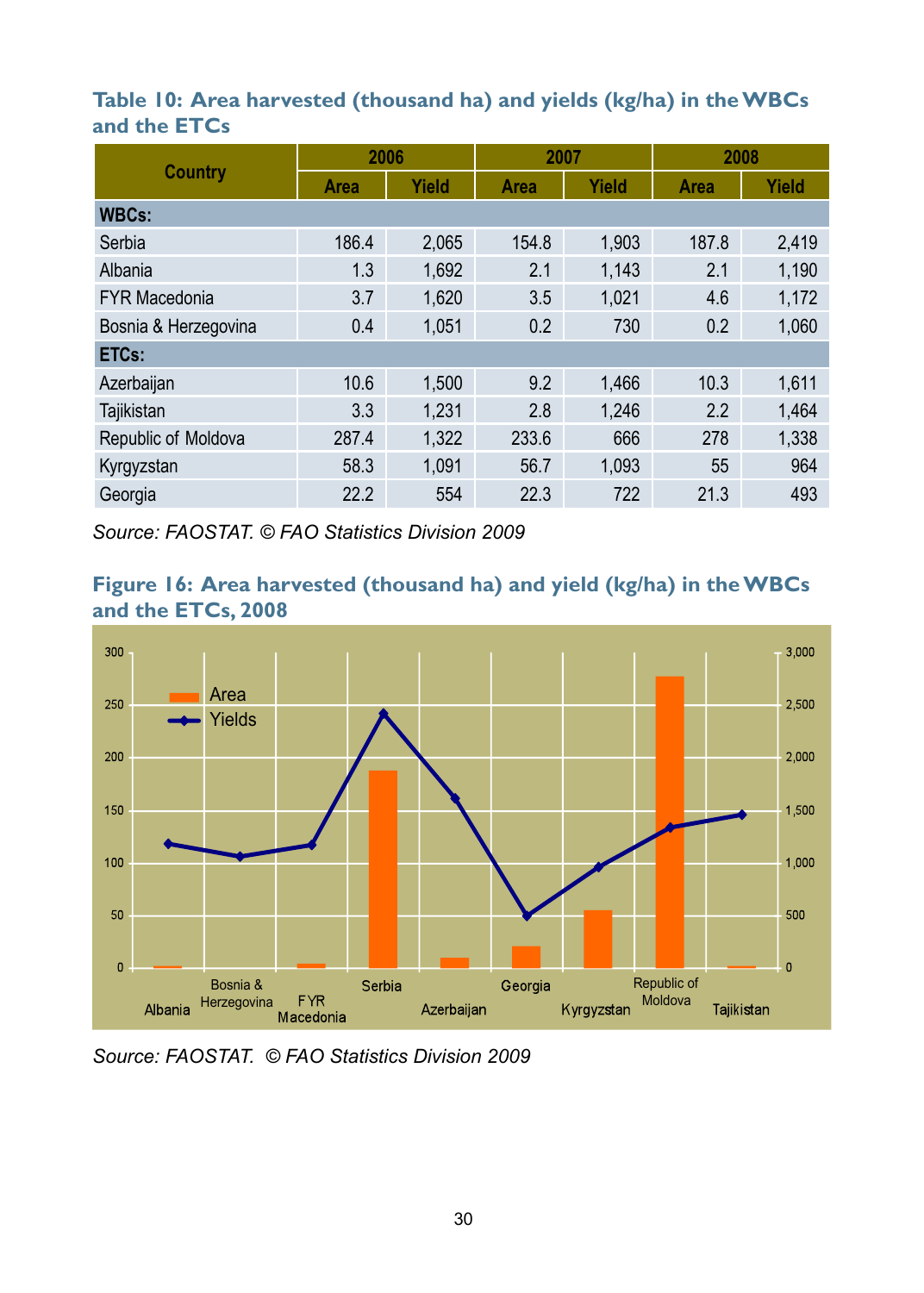#### **Table 11: Sunflower seed production in the WBCs and the ETCs**

| <b>Country</b>               | 2003         | 2004         | 2005         | 2006         | 2007         | 2008         |
|------------------------------|--------------|--------------|--------------|--------------|--------------|--------------|
| <b>WBCs:</b>                 |              |              |              |              |              |              |
| Serbia & Montenegro          | 360          | 360          | 360          | 371          | 392          | 250          |
| <b>FYR Macedonia</b>         | 11           | 11           | 11           | 11           | 11           | 11           |
| Albania                      | 3            | 3            | 3            | 3            | 3            | 3            |
| Bosnia & Herzegovina         | $\mathbf{0}$ | $\mathbf{0}$ | $\mathbf{0}$ | $\mathbf{0}$ | $\mathbf{0}$ | $\Omega$     |
| ETCs:                        |              |              |              |              |              |              |
| Republic of Moldova          | 320          | 450          | 350          | 331          | 379          | 356          |
| Kyrgyzstan                   | 40           | 40           | 40           | 40           | 40           | 90           |
| Georgia                      | 5            | 8            | 20           | 20           | 20           | 20           |
| Uzbekistan                   | 5            | 5            | 5            | 5            | 5            | 5            |
| Armenia                      | 3            | 3            | 3            | 3            | 3            | 3            |
| Tajikistan                   | 1            | 1            | 1            | 1            | 1            | 1            |
| Azerbaijan                   | $\mathbf{0}$ | $\mathbf{0}$ | $\mathbf{0}$ | $\mathbf{0}$ | $\mathbf{0}$ | $\theta$     |
| Mongolia                     | $\mathbf{0}$ | $\mathbf{0}$ | $\mathbf{0}$ | $\mathbf{0}$ | $\mathbf{0}$ | $\mathbf{0}$ |
| <b>Neighbouring markets:</b> |              |              |              |              |              |              |
| <b>Russian Federation</b>    | 3,684        | 4,868        | 4,801        | 6,440        | 6,750        | 5,500        |
| Ukraine                      | 3,510        | 4,480        | 3,280        | 4,950        | 5,300        | 4,484        |
| Kazakhstan                   | 190          | 303          | 310          | 360          | 268          | 300          |

#### **(thousand tons)**

*Source: FAO estimates* 

In spite of its modest size (3.4 million ha including Transdnistria), the Republic of Moldova is ranked 15–16<sup>th</sup> in the World Sunflower Seed Producers Rating (although it represents only 1.2% of world production). Sunflower has consistent planting areas (19.4% of total crop area) and is the third most produced crop after corn (31% of total area) and wheat (19.6% of total  $area$ <sup>4</sup>. A majority of the sunflower hybrids are either local or of Russian or Ukrainian origin. While production is dispersed throughout the country, the best production regions are in the north. In the late 1990s, sunflower yields dropped due to the economic crisis. However, high demand on domestic and export markets stimulated an increase in the area planted. In fact, the area planted in sunflowers increased from an average of 120,000 ha in the beginning of the 1990s to over 230,000 ha in 2006.

Most local farms produce small lots of sunflower, below 100 tons a year, and "large" farms produce between 200 and 300 tons. As with other crops, sunflower yields declined over the last several years due to limited access

*<sup>4.</sup> Statistical Yearbook of Moldova 2008.*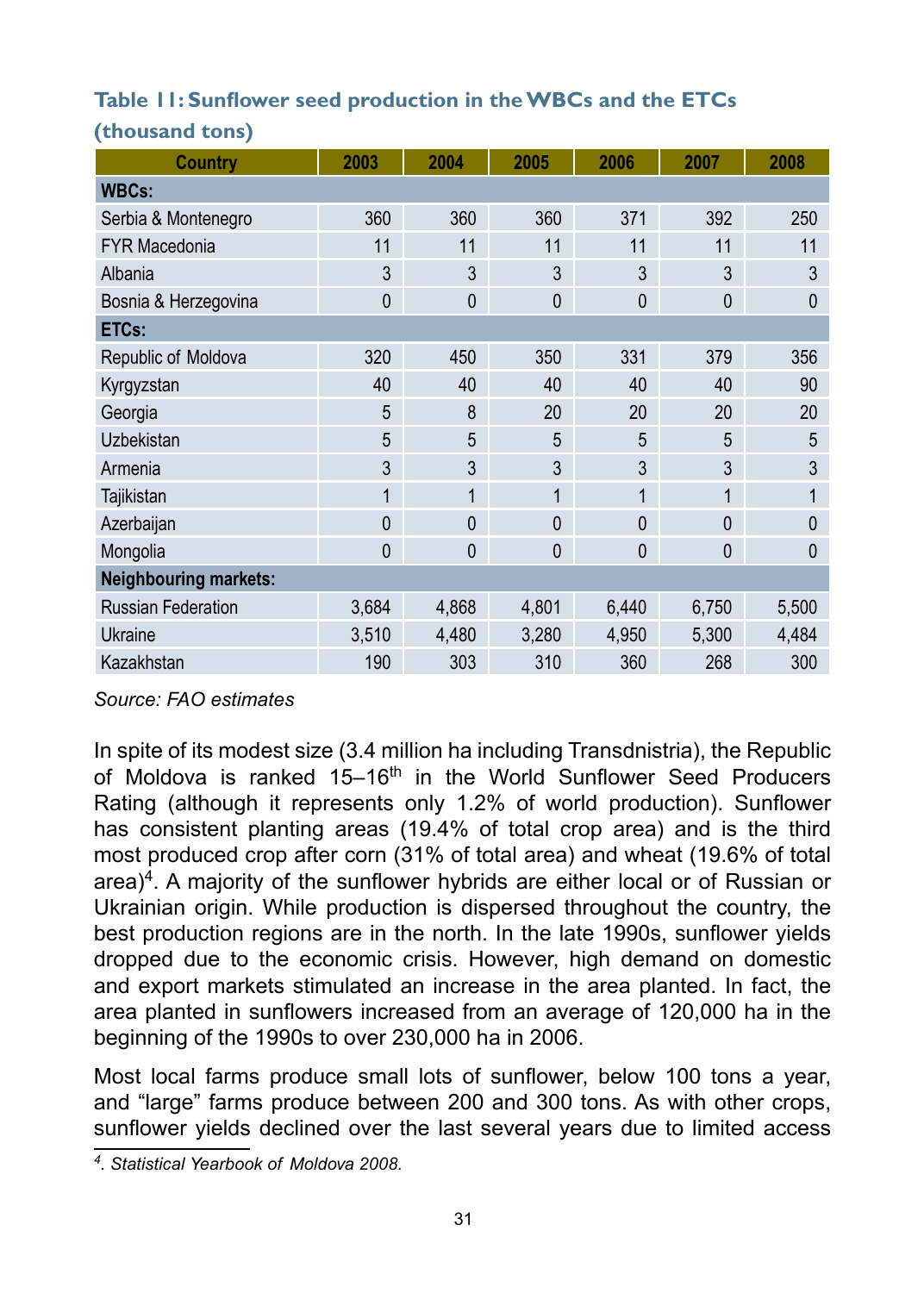to crop financing. Recently, a higher demand for exports has stimulated better farming practices and increased use of elite planting seeds. Currently, producers' prices are relatively high and stable, about USD 327 per ton (FAOSTAT, 2007 data).

Serbia produces on average 350,000–400,000 tons of sunflower seed annually, mainly in the Vojvodina region, which has the most fertile land in the country. The total planting area under sunflower in Serbia is about 200,000 ha. With regards to sunflower seed consumption, Serbia consumes almost the entire volume of sunflower seed produced.

A fair supply of raw material and proximity to European markets allow the Republic of Moldova to export 25% of its sunflower seed mainly to Ukraine, the United Kingdom and Romania<sup>5</sup>. Several years ago, the Moldovan average sunflower-seed exports were about 80,000 tons annually. Recently export volumes have varied from crop to crop, ranging from 140,000 tons in 2004 to 13,000 in 2008.

| <b>Country</b>               | 2003         | 2004         | 2005         | 2006         | 2007         | 2008         |
|------------------------------|--------------|--------------|--------------|--------------|--------------|--------------|
| <b>WBCs:</b>                 |              |              |              |              |              |              |
| Albania                      | $\mathbf{0}$ | $\mathbf{0}$ | $\mathbf{0}$ | $\mathbf{0}$ | $\mathbf{0}$ | $\theta$     |
| Bosnia & Herzegovina         | $\Omega$     | $\Omega$     | $\mathbf{0}$ | $\Omega$     | $\Omega$     | $\Omega$     |
| <b>FYR Macedonia</b>         | $\Omega$     | $\mathbf{0}$ | $\mathbf{0}$ | $\Omega$     | $\Omega$     | $\Omega$     |
| Serbia & Montenegro          | $\Omega$     | $\mathbf{0}$ | $\mathbf{0}$ | 5            | 5            | $\Omega$     |
| ETCs:                        |              |              |              |              |              |              |
| Republic of Moldova          | 115          | 140          | 100          | 64           | 94           | 13           |
| Georgia                      | 10           | 24           | 10           | 8            | 10           | 10           |
| Kyrgyzstan                   | 1            | 1            | 1            | 1            | 1            |              |
| Armenia                      | $\Omega$     | $\mathbf{0}$ | $\mathbf{0}$ | $\Omega$     | $\Omega$     | $\Omega$     |
| Azerbaijan                   | $\Omega$     | $\Omega$     | $\mathbf{0}$ | $\Omega$     | $\Omega$     | $\theta$     |
| Mongolia                     | $\Omega$     | $\mathbf{0}$ | $\mathbf{0}$ | $\Omega$     | $\Omega$     | $\mathbf{0}$ |
| Tajikistan                   | $\Omega$     | $\Omega$     | $\mathbf{0}$ | $\Omega$     | $\Omega$     | $\Omega$     |
| Uzbekistan                   | $\Omega$     | 0            | $\mathbf{0}$ | 0            | 0            | $\Omega$     |
| <b>Neighbouring markets:</b> |              |              |              |              |              |              |
| Ukraine                      | 338          | 920          | 12           | 220          | 338          | 75           |
| <b>Russian Federation</b>    | 186          | 351          | 61           | 370          | 155          | 45           |
| Kazakhstan                   | 1            | 25           | 20           | 20           | 25           |              |

#### **Table 12: Sunflower seed exports in the WBCs and the ETCs (thousand tons, Oct.–Sep. basis)**

*Source: FAO estimates* 

*5 UN Comatrde, 2008 value data.*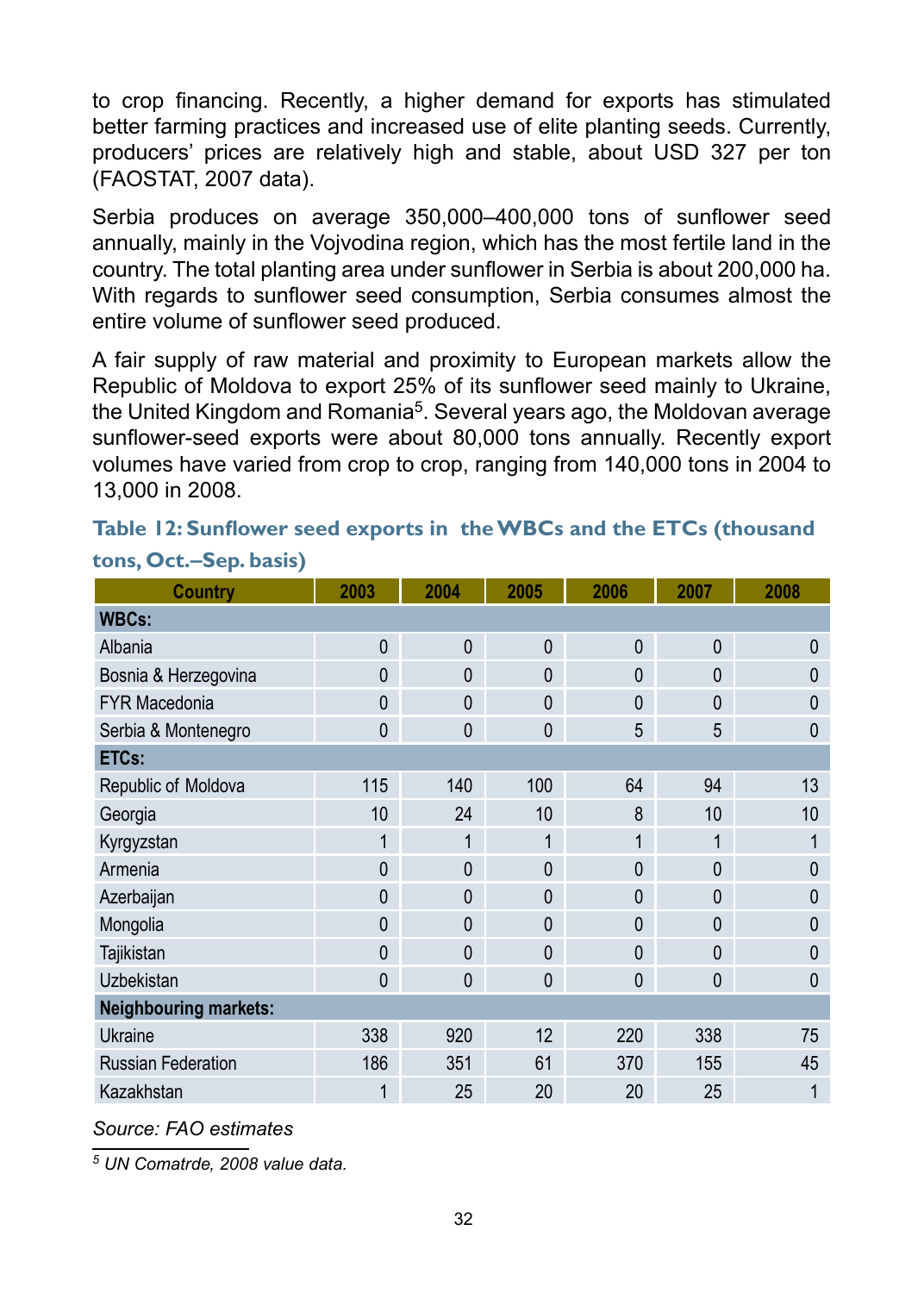Liberalization of seed imports since 2000 has led to foreign seed producers gaining a share of the Serbian sunflower seed market.

| <b>Country</b>               | 2003         | 2004           | 2005           | 2006           | 2007           | 2008           |
|------------------------------|--------------|----------------|----------------|----------------|----------------|----------------|
| <b>WBCs:</b>                 |              |                |                |                |                |                |
| Bosnia & Herzegovina         | 3            | 3              | 3              | 3              | 3              | 3              |
| Albania                      | $\mathbf{0}$ | $\overline{2}$ | $\overline{2}$ | $\mathfrak{p}$ | $\mathfrak{p}$ | $\mathfrak{p}$ |
| Serbia & Montenegro          | $\mathbf{0}$ | $\mathbf{0}$   | $\mathbf{0}$   | $\overline{2}$ | $\overline{2}$ | $\overline{2}$ |
| <b>FYR Macedonia</b>         | $\mathbf{0}$ | $\mathbf 0$    | $\mathbf{0}$   | $\mathbf{0}$   | $\mathbf{0}$   | 0              |
| ETCs:                        |              |                |                |                |                |                |
| Georgia                      | 16           | 64             | 1              | $\overline{2}$ | 20             | 20             |
| Armenia                      | $\mathbf{0}$ | $\overline{0}$ | $\mathbf 0$    | $\mathbf{0}$   | $\mathbf{0}$   | 0              |
| Azerbaijan                   | $\mathbf{0}$ | $\mathbf{0}$   | $\mathbf{0}$   | $\mathbf{0}$   | $\mathbf{0}$   | 0              |
| Kyrgyzstan                   | $\mathbf{0}$ | $\mathbf{0}$   | 0              | $\mathbf{0}$   | $\mathbf{0}$   | 0              |
| Mongolia                     | $\mathbf{0}$ | $\mathbf{0}$   | $\mathbf{0}$   | $\mathbf{0}$   | $\mathbf{0}$   | 0              |
| Republic of Moldova          | 1            | $\mathbf{0}$   | $\mathbf{0}$   | $\mathbf{0}$   | $\Omega$       | 0              |
| Tajikistan                   | $\Omega$     | $\mathbf{0}$   | $\mathbf{0}$   | $\Omega$       | $\Omega$       | 0              |
| <b>Uzbekistan</b>            | $\mathbf{0}$ | $\mathbf{0}$   | $\mathbf{0}$   | $\mathbf{0}$   | $\mathbf{0}$   | $\mathbf{0}$   |
| <b>Neighbouring markets:</b> |              |                |                |                |                |                |
| Kazakhstan                   | 90           | 30             | 25             | $\overline{2}$ | 55             | 40             |
| <b>Russian Federation</b>    | 7            | 10             | 10             | 11             | 5              | 10             |
| Ukraine                      | 3            | 11             | 6              | $\overline{4}$ | $\overline{4}$ | 8              |

**Table 13: Sunflower seed imports by the WBCs and by the ETCs (thousand tons, Oct.–Sep. basis)**

*Source: FAO estimates* 

#### **3.2 Production of sunflower oil in the WBCs and the ETCs**

Sunflower seed oil is considerably more popular in the ETCs than in the Mediterranean part of the WBCs, where olive oil is largely consumed. Oil made of oilseeds other than of sunflower seeds also represents an important share of vegetable oil production in the regions: olive oil in Albania, maize and cottonseed oil in Azerbaijan, olive and rape oil in the former Yugoslav Republic of Macedonia, and cottonseed oil in Kyrgyzstan and Uzbekistan.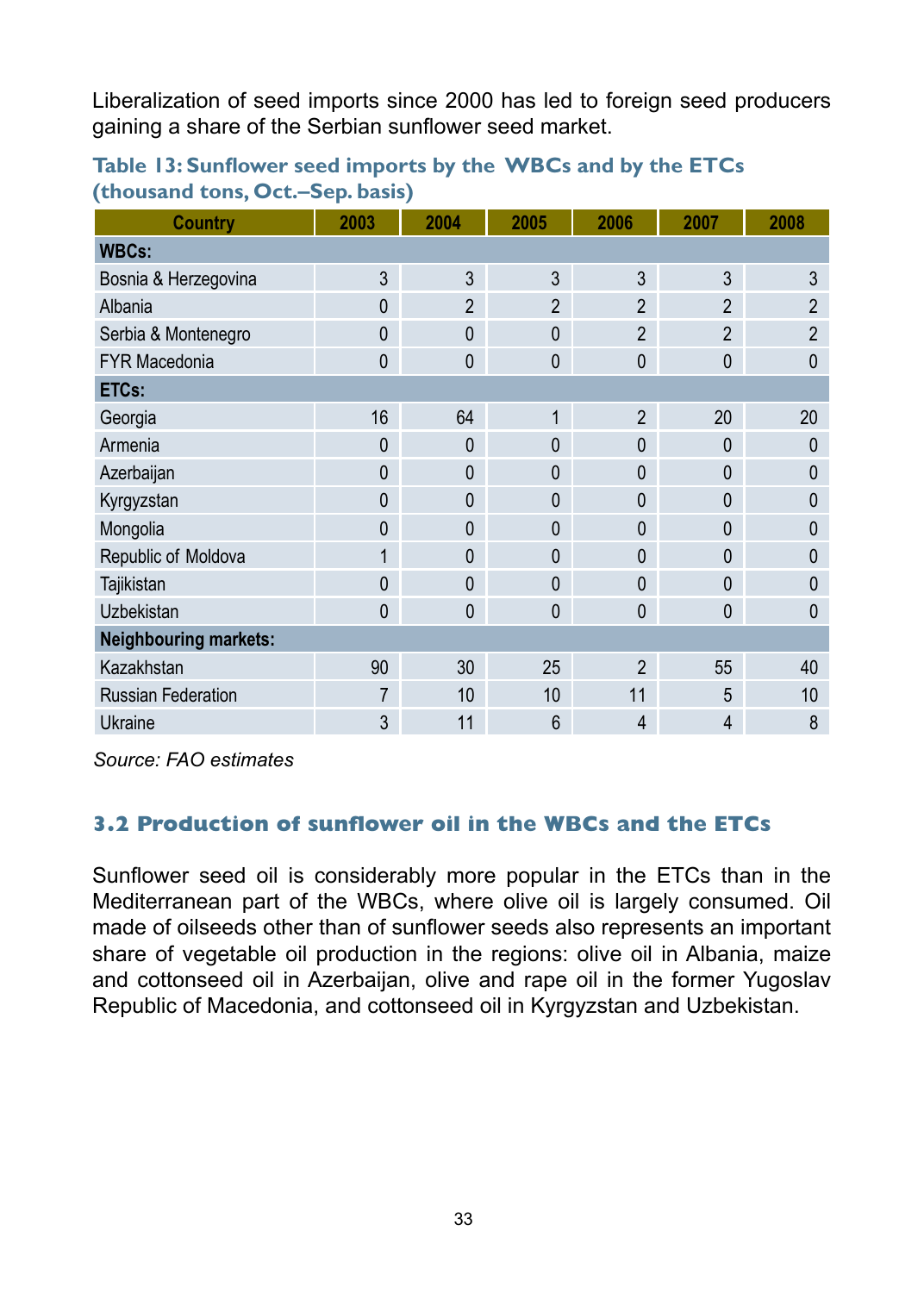#### **Table 14: Production of different type of vegetable oils in the regions, 2007 (tons)**

|                      |                 |                   |                   |               |               |              | <b>Sunflower oil</b> |                                    |                     |
|----------------------|-----------------|-------------------|-------------------|---------------|---------------|--------------|----------------------|------------------------------------|---------------------|
| <b>Country</b>       | ᄛ<br>Cottonseed | ᄛ<br><b>Maize</b> | Olive oil, virgin | ᄛ<br>Rapeseed | Safflower oil | ᄛ<br>Soybean | ions                 | Share of total<br>వి<br>prod.<br>ᄛ | Total vegetable oil |
| <b>Uzbekistan</b>    | 313,800         | 3,900             |                   | 610           | 2,000         | 2,300        | $\mathbf{0}$         |                                    | n/a 322,610         |
| Republic of Moldova  |                 | 5,300             |                   | 6,900         |               | 12,100       | 97.700               | 80                                 | 122,000             |
| Tajikistan           | 37,500          |                   |                   |               |               |              | 800                  | $\overline{2}$                     | 38,300              |
| Bosnia & Herzegovina |                 |                   |                   | 1.600         |               | 2,900        | 19,400               | 81                                 | 23,900              |
| Azerbaijan           | 1,500           | 4.800             | 100               |               |               | 3.400        | 11,100               | 53                                 | 20,900              |
| Kyrgyzstan           | 7,100           |                   |                   | 60            |               |              | 10,000               | 58                                 | 17,160              |
| Georgia              |                 |                   |                   |               |               |              | 7,200                | 100                                | 7,200               |
| <b>FYR Macedonia</b> |                 |                   | 2,100             | 300           |               |              | 4,500                | 65                                 | 6,900               |
| Albania              | 75              |                   | 1,100             |               |               | 85           | 610                  | 33                                 | 1,870               |
| Armenia              |                 |                   |                   |               |               |              | 300                  | 100                                | 300                 |

*Source: FAOSTAT. © FAO Statistics Division 2009* 

In the Republic of Moldova, annual production of sunflower oil is estimated at about 100,000–130,000 tons. Sunflower seed is primarily processed to make cooking oil, while sunflower meal is used as an animal feed. The Ministry of Agriculture of the Republic of Moldova estimates crush level at 130,000 tons of sunflower seed per year. Sunflower oil represents about 99% of overall vegetable oil consumption in the country. Annual consumption of sunflower oil is in the range of 6.1–7.4 kg per capita<sup>6</sup> (excluding Transdnistria).

The largest (and the only currently operating) crusher in the Republic of Moldova is JSC Floarea Soarelui*,* 7 previously known as Belets Oil Extraction Plant (www.florisoil.ro). The plant produces high-quality refined and deodorized sunflower and soybean oil at a capacity of 200 tons/day and is working at full capacity for domestic and export production. This facility controls a market share of about 90% of the total sunflower seed processed in the Republic of Moldova. Crushers buy directly from the largest local producers and through purchasing agents who collect sunflower seeds from smaller producers.

In 2001, an international holding, W.J. Group Ltd.*,* took over the plant, becoming

*<sup>6</sup> Consulting Agency Alataur – B.I.T.C., 206.*

*<sup>7 &</sup>quot;Sunflower" in Moldovan.*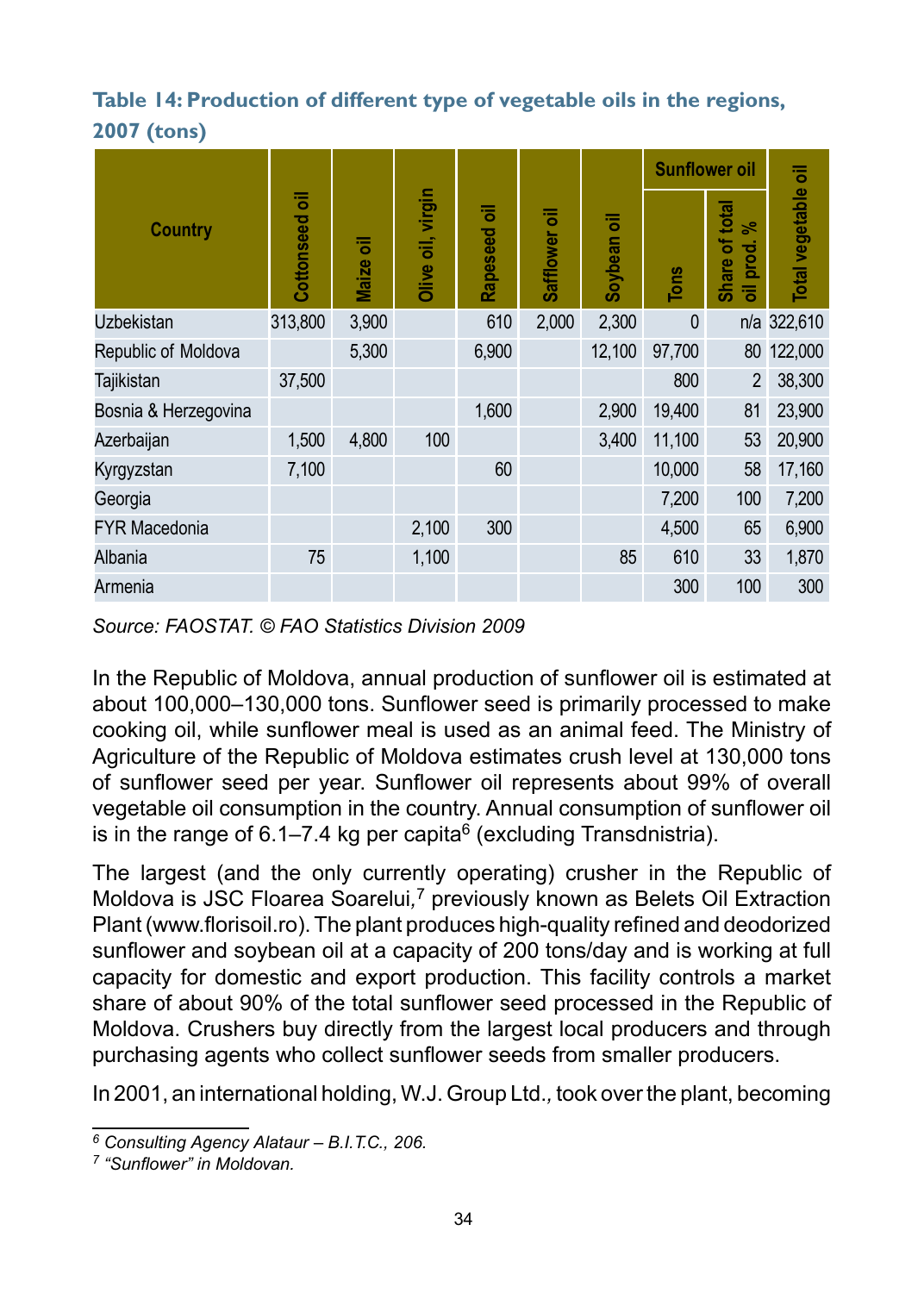its main shareholder. The company increased sales from USD 5.4 million in 2005 to USD 8.2 million in 2007. Every year 75–80% of sales are destined for export markets mainly the Russian Federation and other CIS countries (85% of all exports), then Belarus, Georgia, Kazakhstan, Kyrgyzstan, Tajikistan and Uzbekistan but also Bulgaria, Hungary, Iraq, the FYR Macedonia, Romania and the United States.

Poor packaging and quality of locally produced oil continue to be one of the main constrains for increasing sales. The competition with sunflower oil from Romania and Ukraine is very strong. For example, in 2008 Floarea Soarelui had to decrease the retail price for its products by 32% to remain competitive with imports.

Local traditions still allow for a large share of sunflower oil be consumed in unrefined form. Some quantities of sunflower seeds are consumed as a dried product ("healthy snack") in the country and in the entire region.

Local sunflower meal production is estimated at 5,000 tons, all of which is used domestically. Primarily used by small farmers, the meal tends to be of low quality and is rarely used by livestock operations. In 2008, the EXW price of sunflower meal averaged USD 2828.

#### **3.2.1 Trade**

The main importers of sunflower seed oil are Bosnia and Herzegovina and the former Yugoslavia Republic of Macedonia.

| Country              | 2003           | 2004           | 2005 | 2006 | 2007           | 2008 |
|----------------------|----------------|----------------|------|------|----------------|------|
| <b>WBCs:</b>         |                |                |      |      |                |      |
| Bosnia & Herzegovina | 25             | 40             | 40   | 40   | 40             | 40   |
| <b>FYR Macedonia</b> | 20             | 20             | 20   | 20   | 30             | 28   |
| Albania              | 21             | 21             | 21   | 21   | 21             | 21   |
| Serbia & Montenegro  | n/a            | n/a            | n/a  | n/a  | n/a            | n/a  |
| ETCs:                |                |                |      |      |                |      |
| Georgia              | 11             | 11             | 20   | 20   | 20             | 20   |
| Tajikistan           | 5              | 5              | 5    | 10   | 10             | 10   |
| Armenia              | 9              | 9              | 9    | 9    | 9              | 9    |
| Azerbaijan           | $\overline{7}$ | $\overline{7}$ | 7    | 7    | $\overline{7}$ | 7    |
| Uzbekistan           | 7              | $\overline{7}$ | 7    | 7    | 7              |      |
| Kyrgyzstan           | 4              | 4              | 4    | 4    | 4              | 4    |

#### **Table 15: Sunflower oil imports in the WBCs and the ETCs (thousand tons, Oct.–Sep. basis)**

*8 Ukraine, APK Inform data.*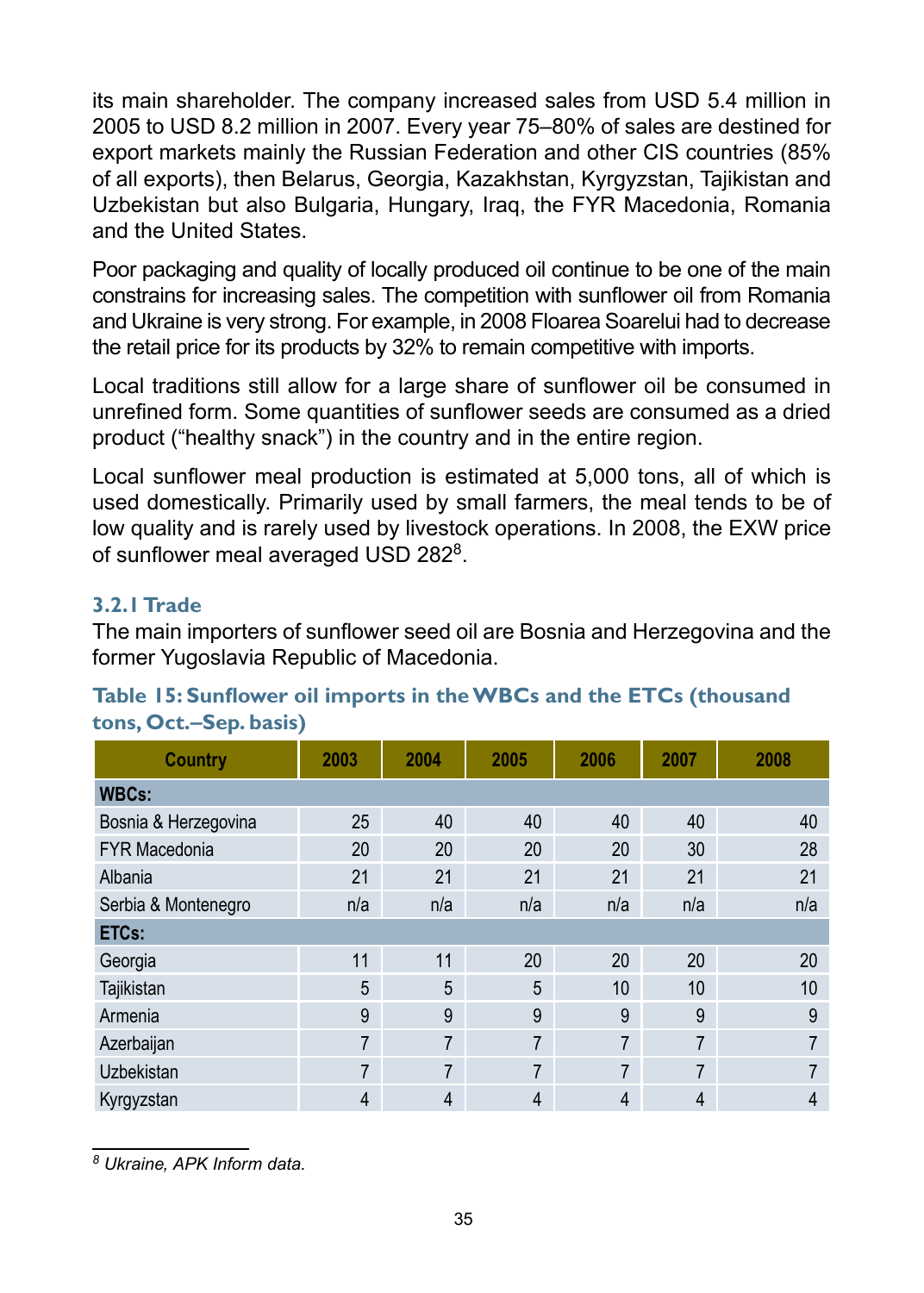| Country                      | 2003 | 2004 | 2005 | 2006 | 2007 | 2008 |
|------------------------------|------|------|------|------|------|------|
| Mongolia                     | n/a  | n/a  | n/a  | n/a  | n/a  | n/a  |
| Republic of Moldova          | n/a  | n/a  | n/a  | n/a  | n/a  | n/a  |
| <b>Neighbouring markets:</b> |      |      |      |      |      |      |
| <b>Russian Federation</b>    | 193  | 175  | 136  | 102  | 124  | 131  |
| Kazakhstan                   | 34   | 60   | 60   | 63   | 50   | 55   |
| Ukraine                      |      |      | 4    | 20   | 30   |      |

*Source: FAO estimates* 

On the export side, the Republic of Moldova is the main exporter of sunflower seed oil among the ETCs. Most of the sunflower oil exported from the Republic of Moldova is crude.

#### **Table 16: Sunflower oil exports from the WBCs and the ETCs (thousand tons, Oct.–Sep. basis)**

| Country                      | 2003 | 2004 | 2005 | 2006  | 2007  | 2008  |
|------------------------------|------|------|------|-------|-------|-------|
| <b>WBCs:</b>                 |      |      |      |       |       |       |
| Bosnia & Herzegovina         | 8    | 8    | 8    | 8     | 8     | 8     |
| <b>FYR Macedonia</b>         | n/a  | n/a  | 3    | 3     | 3     | 3     |
| Albania                      | n/a  | n/a  | n/a  | n/a   | n/a   | n/a   |
| Serbia & Montenegro          | n/a  | n/a  | n/a  | n/a   | n/a   | n/a   |
| ETCs:                        |      |      |      |       |       |       |
| Republic of Moldova          | 25   | 50   | 50   | 45    | 45    | 44    |
| Azerbaijan                   | 1    | 1    | 1    | 1     | 1     |       |
| Armenia                      | n/a  | n/a  | n/a  | n/a   | n/a   | n/a   |
| Georgia                      | n/a  | n/a  | n/a  | n/a   | n/a   | n/a   |
| Kyrgyzstan                   | n/a  | n/a  | n/a  | n/a   | n/a   | n/a   |
| Mongolia                     | n/a  | n/a  | n/a  | n/a   | n/a   | n/a   |
| <b>Tajikistan</b>            | n/a  | n/a  | n/a  | n/a   | n/a   | n/a   |
| <b>Uzbekistan</b>            | n/a  | n/a  | n/a  | n/a   | n/a   | n/a   |
| <b>Neighbouring markets:</b> |      |      |      |       |       |       |
| Ukraine                      | 912  | 979  | 657  | 1,500 | 1,850 | 1,369 |
| <b>Russian Federation</b>    | 83   | 183  | 225  | 600   | 663   | 339   |
| Kazakhstan                   | 3    | 3    | 3    | 15    | 22    | 4     |

*Source: FAO estimates*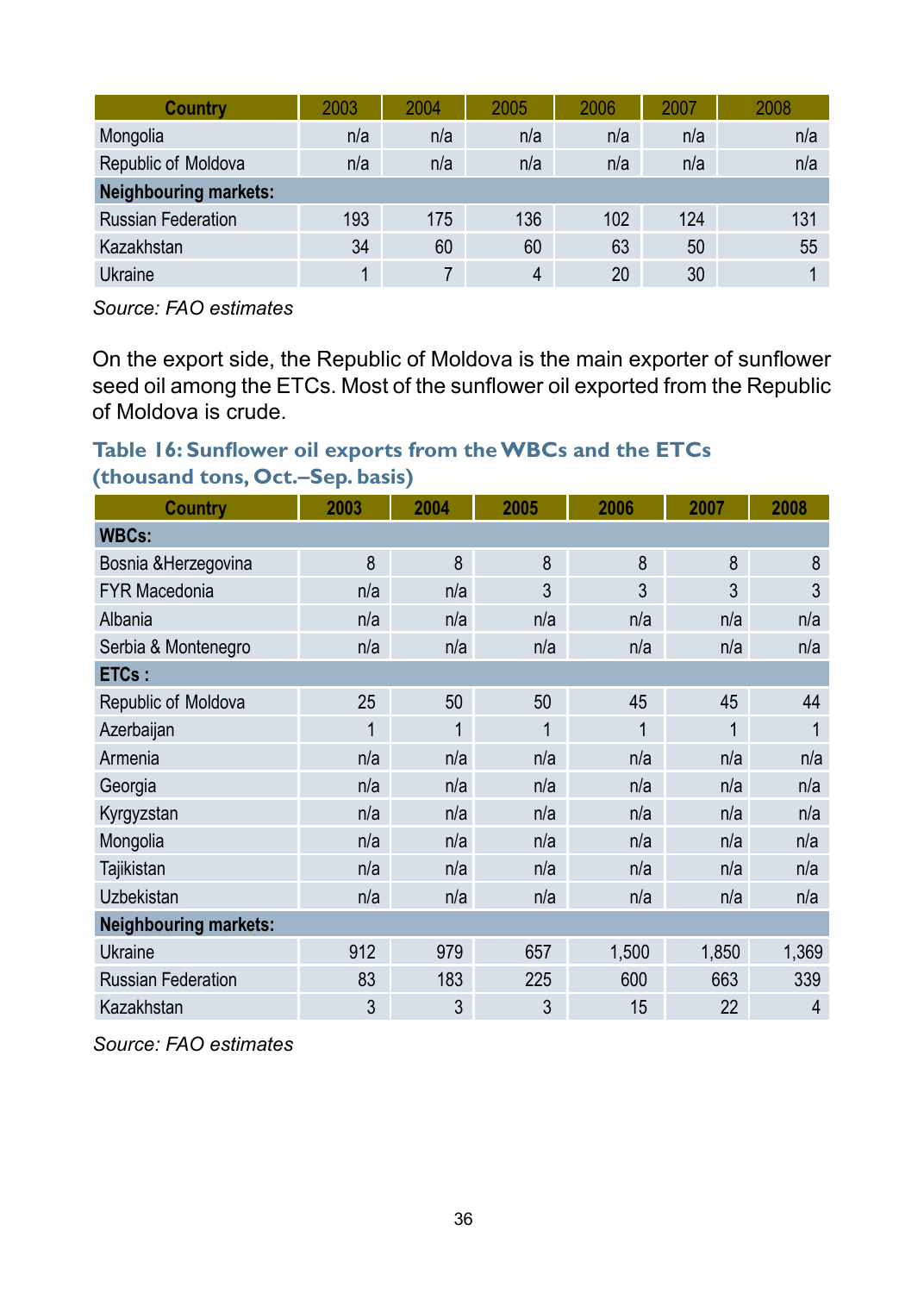#### **3.3 Investment projects**

|  |  | The EBRD finances quite a few producers of edible oil in the region: |  |
|--|--|----------------------------------------------------------------------|--|
|--|--|----------------------------------------------------------------------|--|

| <b>Country</b>          | Year | <b>Project</b>                                                                                                                                                                                                                                                                                                                                                                                                                                                                                                                                                                                                                                                                                                                                                                                           |
|-------------------------|------|----------------------------------------------------------------------------------------------------------------------------------------------------------------------------------------------------------------------------------------------------------------------------------------------------------------------------------------------------------------------------------------------------------------------------------------------------------------------------------------------------------------------------------------------------------------------------------------------------------------------------------------------------------------------------------------------------------------------------------------------------------------------------------------------------------|
| Republic of<br>Moldova  |      | The project involves the financing of W.J. Group's activities in sourcing (i.e. purchasing<br>directly from farmers), transporting, storing and processing sunflower seeds in the<br>2004 Republic of Moldova and the Russian Federation, and the subsequent sale of bottled<br>edible oil, sunflower seeds and crude oil, the latter two mainly for export.<br>Total project cost USD 80,000,000                                                                                                                                                                                                                                                                                                                                                                                                        |
| Kazakhstan              | 2005 | The project is a brown field expansion of the operations of Turkuaz Edible Oil<br>Industries, a subsidiary of Savola Edible Oils, through capital expenditures in the<br>refining and crushing facilities. The project has had a strong transition impact,<br>including a contribution to the development of sunflower seed cultivation in the<br>Aktobe region and in the neighbouring regions.<br>Total project cost USD 49.8 million                                                                                                                                                                                                                                                                                                                                                                  |
| Serbia                  | 2006 | A loan was made to local edible-oil producer Mladost Sid to increase production<br>The EBRD has loaned Mladost Sid, a Serbian edible-oil processing company<br>owned by Victoria Group (a major agribusiness company), EUR 10 million to buy<br>more sunflower seeds to increase production of its main products, including crude<br>sunflower oil and sunflower meal.<br>Total project cost EUR 10 million                                                                                                                                                                                                                                                                                                                                                                                              |
| Serbia                  | 2007 | The clients of the project are Victoria Oil (previously named Mladost Sid) and<br>Sojaprotein, joint-stock companies incorporated in Serbia and owned 100 % and<br>44.7%, respectively, by the sponsor Victoria Group. The sponsor is the biggest<br>processor of soybeans in the region and has combined seed crushing capacity of<br>500,000 thousand sunseeds/per annum.<br>Through the success of the project, Victoria Group (Sojaprotein) will further<br>strengthen its corporate governance standards and be in a position to increase the<br>financing levels and technical know-how it provides to farmers and cooperatives.<br>A component of the project is related to energy cost-saving measures as the<br>crushing industry is capital-intensive.<br>Total project cost USD 82.55 million |
| Bosnia &<br>Herzegovina |      | The EBRD is providing a EUR 4 million loan to Bimal, Bosnia and Herzegovina's<br>sole edible oil producing company, to help the company expand its export volume<br>and to support farmers in the region by boosting purchases of their products.<br>Bimal is the only edible-oil processor in Bosnia and Herzegovina that has crushing,<br>refining and bottling capacities.<br>Total project cost EUR 4 million                                                                                                                                                                                                                                                                                                                                                                                        |

Several other investment projects in this sector have been conceived in the recent past, although mostly in the biofuels industry. However, it is unlikely that they will be realized because they are highly controversial and involve food security issues. For more information on biofuels, please consult the FAO State of Food and Agriculture (SOFA) 2008 report available at http://www.fao.org/docrep/011/i0100e/ i0100e00.htm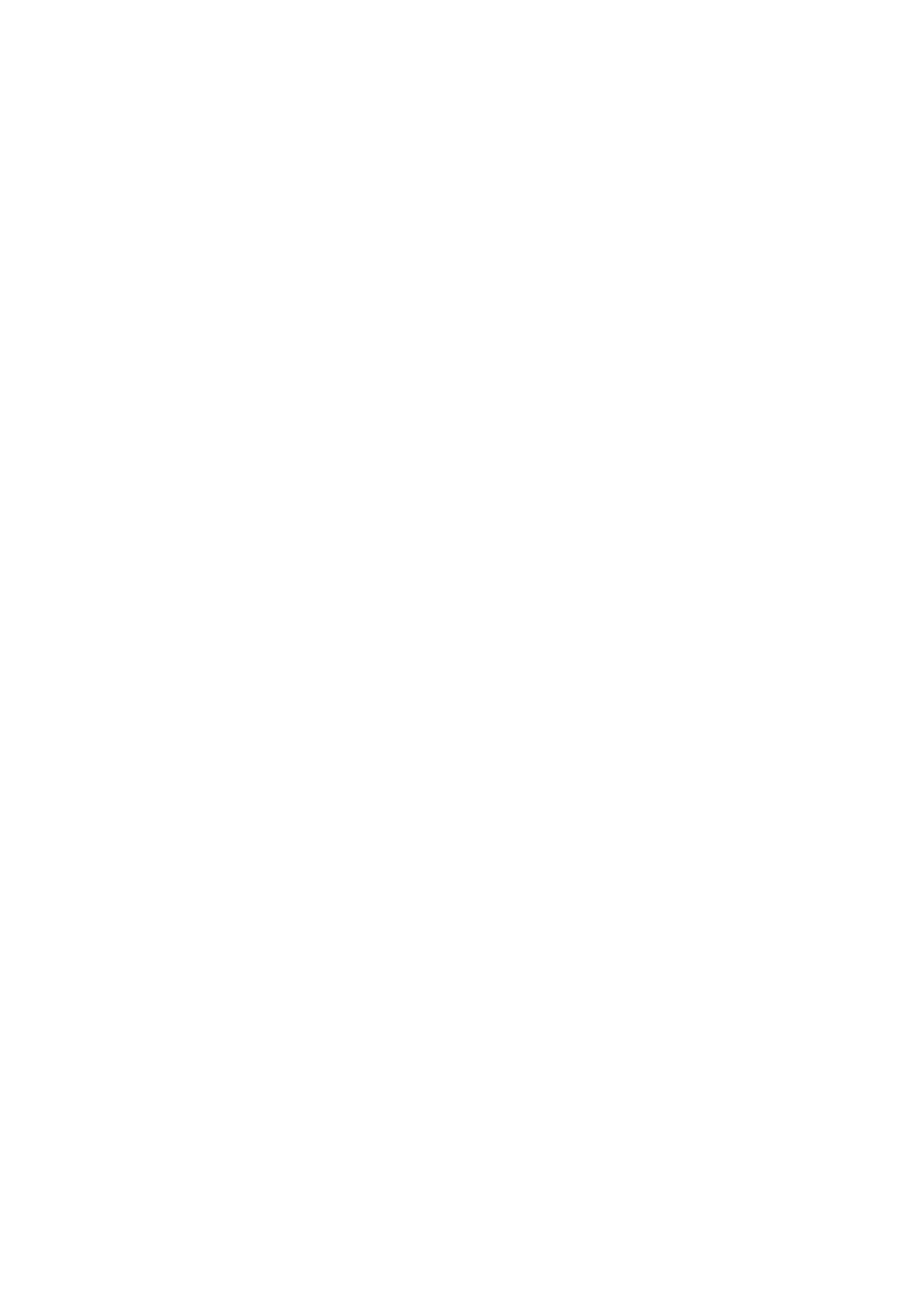#### **4. FURTHER READING**

- FAO Food Outlook, www.fao.org/giews/english/fo/index.htm
- The Oil World, www.oilworld.biz
- National Sunflower Association (NSA), www.sunflowernsa.com
- EC Seed Crushers and Oil Processors Federation (FEDIOL), www.fediol.be
- Federation of Oils, Seeds and Fats Associations (FOSFA), www.fosfa.org
- International Association of Seed Crushers (IASC), www.iasc-oils.org
- National Oilseed Processors Association (NOPA), www.nopa.org
- Union for the Promotion of Oil and Protein Plants (UFOP), www.ufop.de